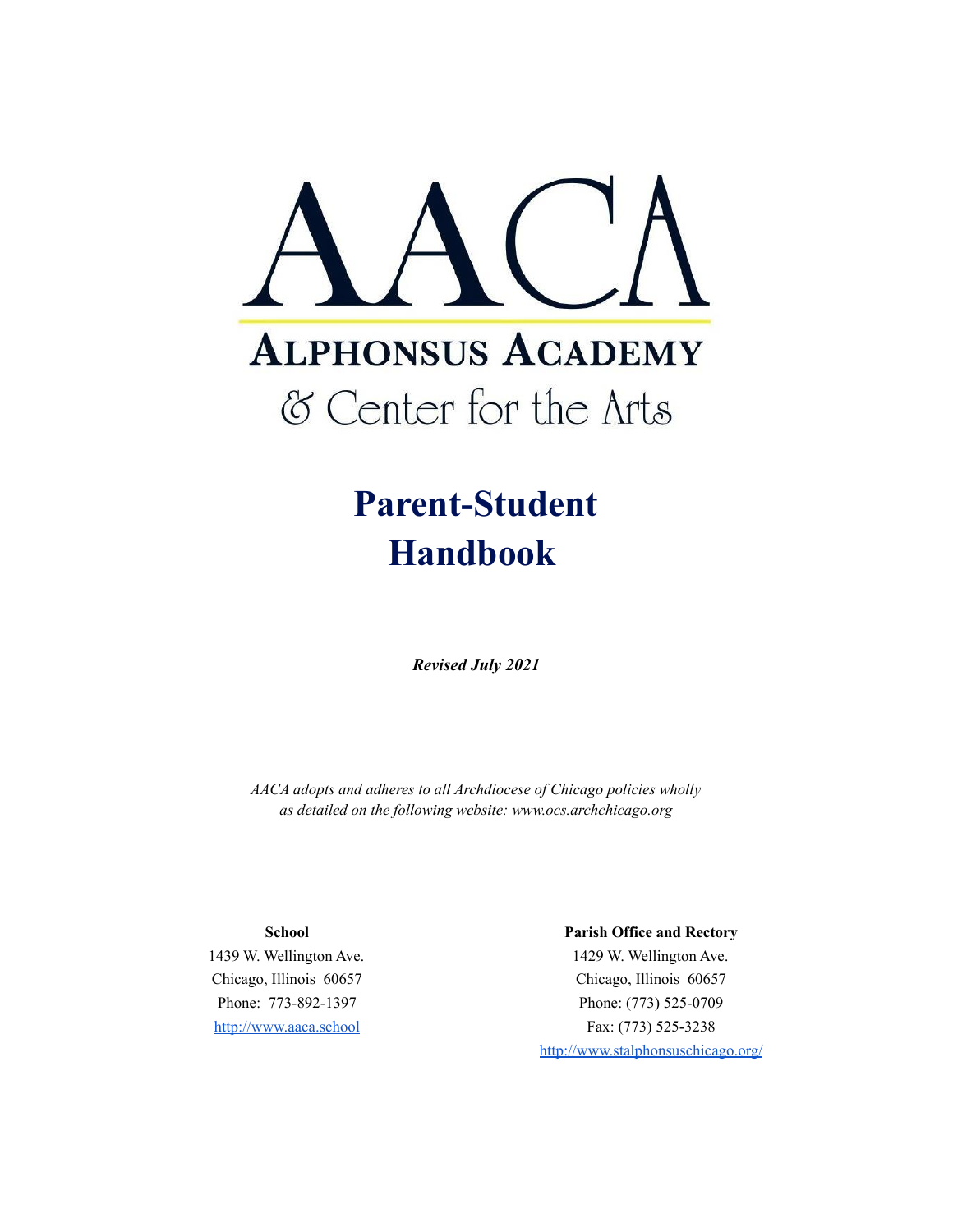# **AACA SCHOOL MISSION & VISION**

## **MISSION**

We inspire and develop the whole child in an enriching environment combining academic excellence, an arts-integrated curriculum, and a supportive Catholic family.

## **VISION 2023**

AACA strives to be the home for families who value:

- Continued academic excellence with a commitment to student-centered and personalized learning.
- Consistent integration of the arts into all aspects of the curriculum to deepen learning.
- Growth in Catholic faith formation with an increased emphasis on community and service.
- Culture of stewardship that strengthens our school, parish, and neighborhood.
- Diverse opportunities to explore extra-curricular interests in academics, arts, and athletics.

The Foundation areas:

- Highly Qualified Educators
- Social/Emotional Learning
- High School Readiness
- Technology Integration
- Financial Stability
- Campus Facilities

## **ADMISSIONS POLICY**

- 1. STATEMENT OF NON-DISCRIMINATION: AACA is operated under the auspices of the Catholic Bishop of Chicago, a Corporation Sole, in the Archdiocese of Chicago. AACA admits students of any race, color, sex, national and ethnic origin to all the rights, privileges, programs, and activities generally accorded or made available to students. AACA does not discriminate on the basis of sex, race, color, or national and ethnic origin in the administration of educational policies, athletic, or other school-administered programs.
- 2. PRIORITY LISTING FOR ACCEPTANCE: The following represents priority for acceptance into AACA: Children of families currently enrolled in AACA are accepted provided the registration deadlines are met. (After siblings, priority is given to Parishioners, Other Catholics and Non-Catholics.)
- 3. REGISTRATION REQUIREMENTS include providing (a) an official copy of the student's birth certificate, (b) a Baptismal certificate (if applicable), and c) a non-refundable registration fee.
- 4. TRANSFER STUDENTS, in addition to the Registration Requirements above, must also provide (d) a record of compliance with local and State of Illinois health requirements and (e) notification records from the school previously attended and any evaluator reports regarding students' academic or cognitive functioning. All transfer students are subject to a 60-day probationary term. Should irreconcilable issues occur before this time frame is complete, enrollment at AACA is subject to cancelation.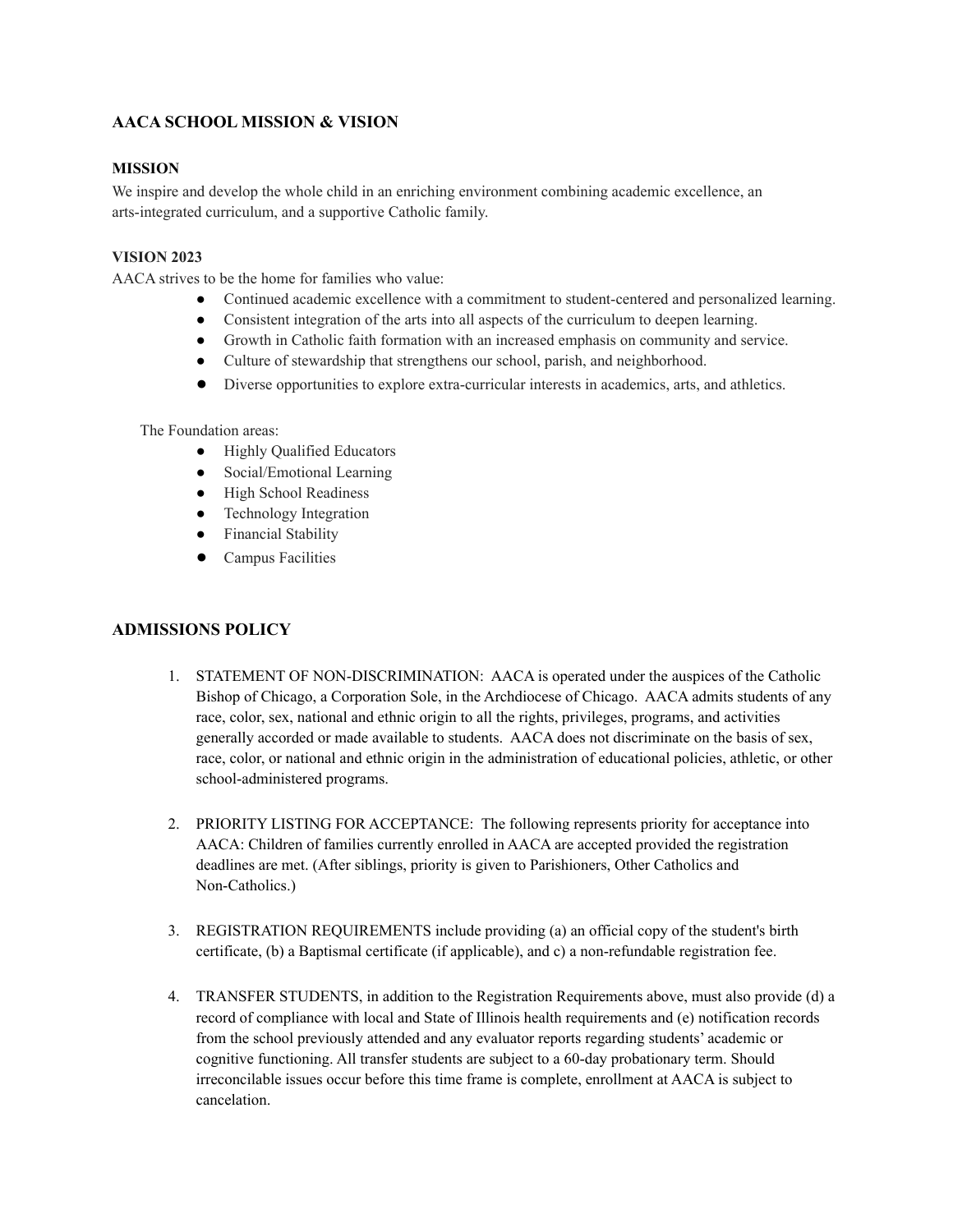- 5. CONDITIONAL ADMISSION may occur if (a) unmet financial obligations to another school exist, (b) a student may need special education accommodations, which AACA may not provide, and/or (c) a student exhibits behavior requiring serious disciplinary measures.
- 6. AGE REQUIREMENTS are those of Illinois State law which states that a Kindergarten student must be five years old and a First Grade student must be six years old on or before September 1 of the current year in order to be eligible for admission.
- 7. HEALTH REQUIREMENTS are also set by Illinois State law. Physical examinations are required upon a student's entrance into Kindergarten, First Grade, and Sixth Grade. Forms sent home with students must be returned on the first day of school.
	- a. If the student has attended Preschool or Kindergarten elsewhere, parents should request that health records be forwarded. When students transfer to AACA, health records are requested. If these records fulfill State requirements, another physical is not required. When the records are not available or do not meet the State requirements, a physical will be requested.
	- b. Parents who object for medical reasons must provide a doctor's statement that the immunization is contraindicated.
	- c. Any student not in compliance with the law will be excluded from school by October 15 of the current year.

## **ATTENDANCE**

- 1. Daily attendance and punctuality is required during the entire regular school term.
- 2. Students will be given a pink tardy slip if they arrive after 8:00 am. After ten tardies, a meeting with a teacher or administrator is required.
- 3. Families must email teacher and Kim Wallett at kwallett@aaca.school if your child is going to be absent.
- 4. After 5 unexcused absences, a meeting with a teacher or administrator is required.
- 2. For the safety and security of our students, a call to school from the parent by 8:30 A.M. is required if a student is absent.
- 4. If possible, doctors' appointments should be made after school hours.
- 5. Students are allowed two excused absences to shadow at high schools in their  $8<sup>th</sup>$  grade year.

#### **BULLYING & HARASSMENT POLICY**

Our goal at AACA is to resolve any conflict in a positive, supportive manner. Teachers use Responsive Classroom and Positive Discipline in combination with Social Emotional Learning to create and maintain a positive environment of learning and growth. In some instances, in order to best support our students, other interventions and accommodations need to be put in place. This plan was constructed as a way to support each individual student through behavioral concerns that stretch beyond the scope of our classroom management plans. Through all steps of this process, we are dedicated to providing assistance to students to aid them in reaching their goals.

**Definition of Bullying Behavior:** Unwanted, aggressive behavior or language, including communications and pictures made in writing or electronically, directed at a student or students. There is a real or perceived power imbalance. The behavior is targeted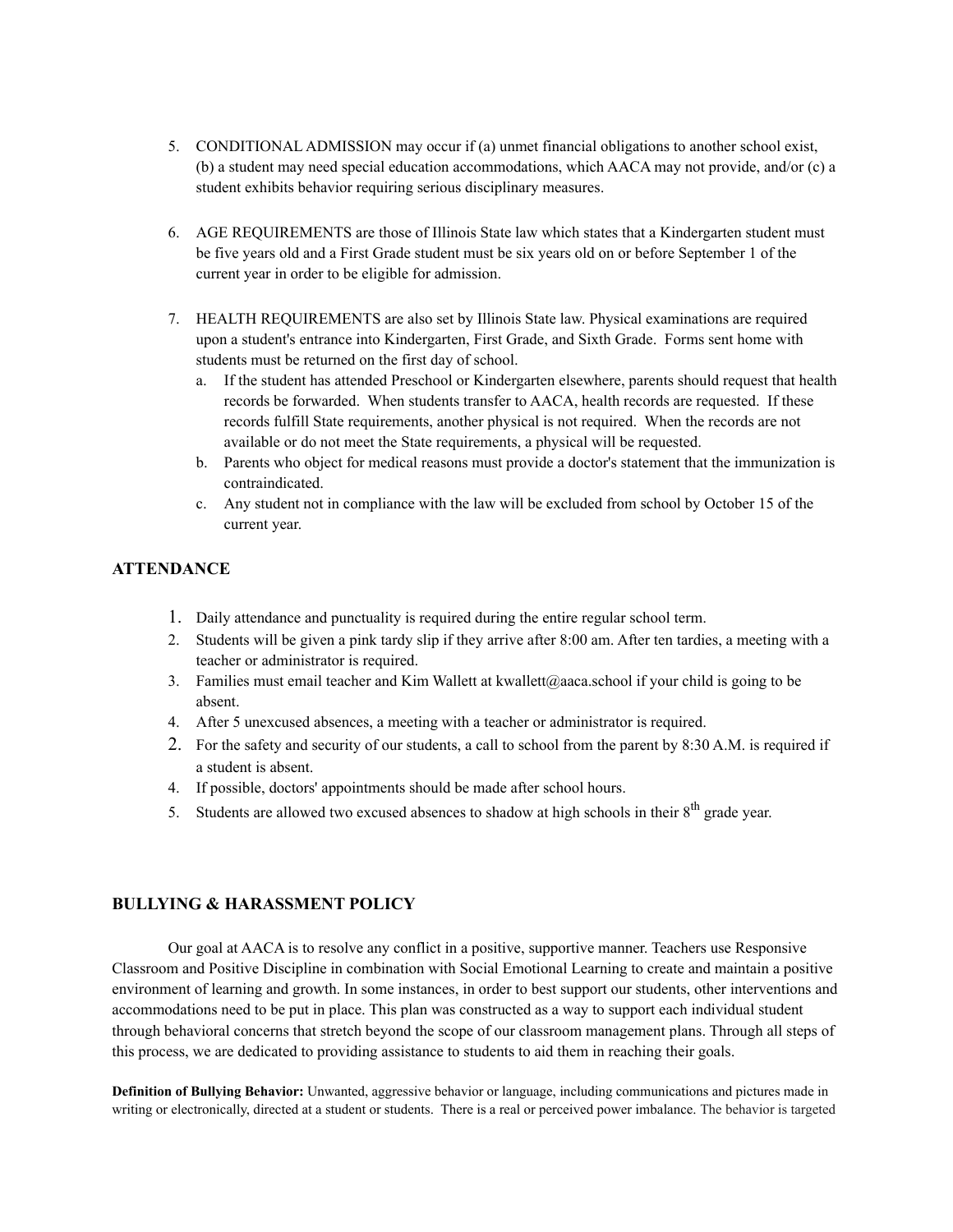and repeated, or has the potential to be repeated, over time. It is behavior that has or can be reasonably predicted to have the effect of one or more of the following:

- 1. Placing the student or students in reasonable fear of harm to the themselves or their property;
- 2. Causing a substantially detrimental effect on the student or students' physical or mental health;
- 3. Substantially interfering with the student or students' academic performance; or
- 4. Substantially interfering with the student or students' ability to participate in or benefit from the services, activities, or privileges provided by a school.

**Victim:** Person or People on the receiving end of bullying

**Upstander**: A witness to the bullying who stands up for the person being bullied either in the instance of bullying or by telling a trusted adult.

**Bystander:** A witness to the bullying who does not engage in bullying, but does nothing to stop the bullying or support the victim. Students that are identified as bystanders, will be involved in education lessons to support seeing something and saying something.

#### **Forms of Bullying:**

Bullying behavior may take various forms. These forms include: (**Instances of bullying given are just examples, not an exhaustive list**).

- 1. Verbal Bullying- Saying or writing mean things to another person with intent to hurt or perceived in that way Including but not limited to: Teasing, Name-calling, Inappropriate sexual comments, Taunting, Threatening to cause harm
- 2. Social/Relational Bullying- Involves hurting someone's relationships or reputation- Including but not limited to: Leaving someone out on purpose, telling other children not to be friends with someone, spreading rumors about someone, embarrassing someone in public
- 3. Physical Bullying Hurting or touching a person's body or possessions Including but not limited to: Hitting/kicking/pinching, spitting, tripping/pushing, taking or breaking someone's things, making mean or rude hand gestures.
- 4. Cyber Bullying bullying that takes place over digital devices like cell phones, computers, and tablets or anywhere where people can view, participate in, or share content. It includes sending, posting, or sharing negative, harmful, false, or mean content about someone else. Some instances of cyberbully can cross the line into unlawful behavior.

**Retaliation Policy:** If bullying behavior occurs and is communicated to a teacher or trusted adult, any retaliation by a student toward the student(s) that communicated the behavior or the victim of the behavior, will also be considered bullying and will be treated as such.

|                                                                     | Initial Instance | 2nd Instance       | 3rd Instance                        | 4th<br>Instance/Ongoing                                                                                    |
|---------------------------------------------------------------------|------------------|--------------------|-------------------------------------|------------------------------------------------------------------------------------------------------------|
| <b>Behavior</b><br>Communicati<br><sub>on</sub><br>Adult<br>Manager | Teacher managed  | Leadership managed | Leadership and<br>counselor managed | Leadership, counselor,<br>problem solving team<br>managed (teachers, SST,<br>counselor, admin,<br>parents) |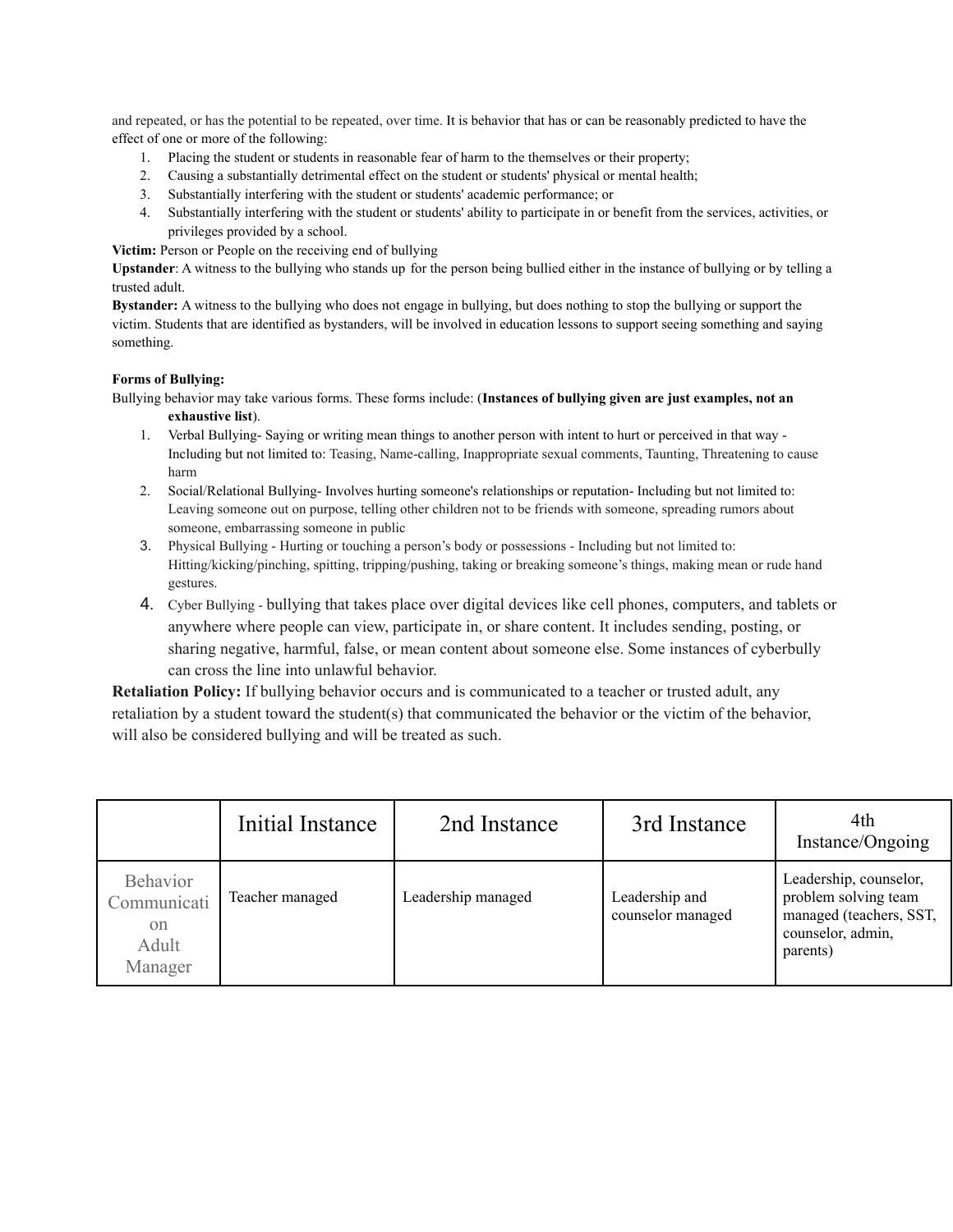| Response for<br>Student(s)<br>Engaged in<br><b>Bullying</b><br><b>Behavior</b> | Consequence<br>-behavioral lesson (5<br>minutes or less) around<br>appropriate behaviors<br>(social skills, teasing,<br>joking, making cruel<br>comments)<br>-Any classroom behavior<br>management system<br>consequence<br>-parent contact<br>(email/phone)<br>-firm limits going<br>forward (Now that<br>student knows this is not<br>appropriate behavior,<br>they are expected to not<br>engage in this behavior).<br>Restoration<br>-Write a letter to the<br>other student(s)<br>apologizing for behavior. | Consequence<br>-loss of privilege where<br>bullying behavior occurred<br>(example, if the bullying<br>behavior occurred at recess,<br>student temporarily loses<br>recess).<br>-additional behavior lesson<br>work (10-15 minutes)<br>-additional adult structure/<br>guidance to replace<br>inappropriate independent<br>decision-making (You no<br>longer get to pick your<br>group/spot in line, etc).<br>-Parent contact (phone)<br>Restoration<br>-restorative conflict resolution<br>conversation between two (or<br>more students), with<br>administration/counselor<br>present or in person apology if<br>given permission by parents<br>and appropriate based on the<br>situation. | Consequence<br>-in school suspension<br>with regular classwork<br>and targeted lessons/<br>work toward behavior<br>(if age appropriate)<br>-Family homework<br>-Parent meeting with<br>teacher and<br>administration<br>Restoration<br>-Decided in parent<br>meeting with teacher<br>and administration | Consequence<br>-in school suspension (if<br>age appropriate)<br>-initiate behavior<br>contract - includes limits<br>that can lead to out of<br>school suspension and/or<br>expulsion<br>-may mandate out of<br>school counseling<br>Restoration<br>-Built into behavior<br>contract |
|--------------------------------------------------------------------------------|------------------------------------------------------------------------------------------------------------------------------------------------------------------------------------------------------------------------------------------------------------------------------------------------------------------------------------------------------------------------------------------------------------------------------------------------------------------------------------------------------------------|---------------------------------------------------------------------------------------------------------------------------------------------------------------------------------------------------------------------------------------------------------------------------------------------------------------------------------------------------------------------------------------------------------------------------------------------------------------------------------------------------------------------------------------------------------------------------------------------------------------------------------------------------------------------------------------------|---------------------------------------------------------------------------------------------------------------------------------------------------------------------------------------------------------------------------------------------------------------------------------------------------------|-------------------------------------------------------------------------------------------------------------------------------------------------------------------------------------------------------------------------------------------------------------------------------------|
| Response for<br>Victim(s)                                                      | Restoration<br>-Apology letter from<br>other student.<br>Support<br>-conflict resolution skill<br>building (if needed)<br>-emotional skill building<br>(if needed)                                                                                                                                                                                                                                                                                                                                               | Restoration<br>-restorative conflict resolution<br>conversation between two (or<br>more students) or in person<br>apology if given permission<br>by parents and appropriate<br>based on the situation.<br>Support<br>-conflict resolution skill<br>building<br>-social-emotional support with<br>referral to school counseling<br>services                                                                                                                                                                                                                                                                                                                                                  | Dependent on pervasiveness and indicated need(s)<br>Support<br>-counseling, school psychological services, and<br>community-based services.<br>-family contact and support                                                                                                                              |                                                                                                                                                                                                                                                                                     |
| Response for<br>Community                                                      | N/A                                                                                                                                                                                                                                                                                                                                                                                                                                                                                                              | Dependent on pervasiveness and impact on classroom or grade level community<br>-Peace Circles<br>meetings<br>-community reporting system to plan for future safety<br>-parent communication<br>meeting                                                                                                                                                                                                                                                                                                                                                                                                                                                                                      |                                                                                                                                                                                                                                                                                                         | -classroom community<br>-targeted SEL lessons<br>-family/school town hall                                                                                                                                                                                                           |

## **Letter:**

- 1. The letter will follow this format:
	- a. Where was I and what was happening at the time?
	- b. What bullying behavior did I exhibit and to whom?
	- c. What was the result of that behavior?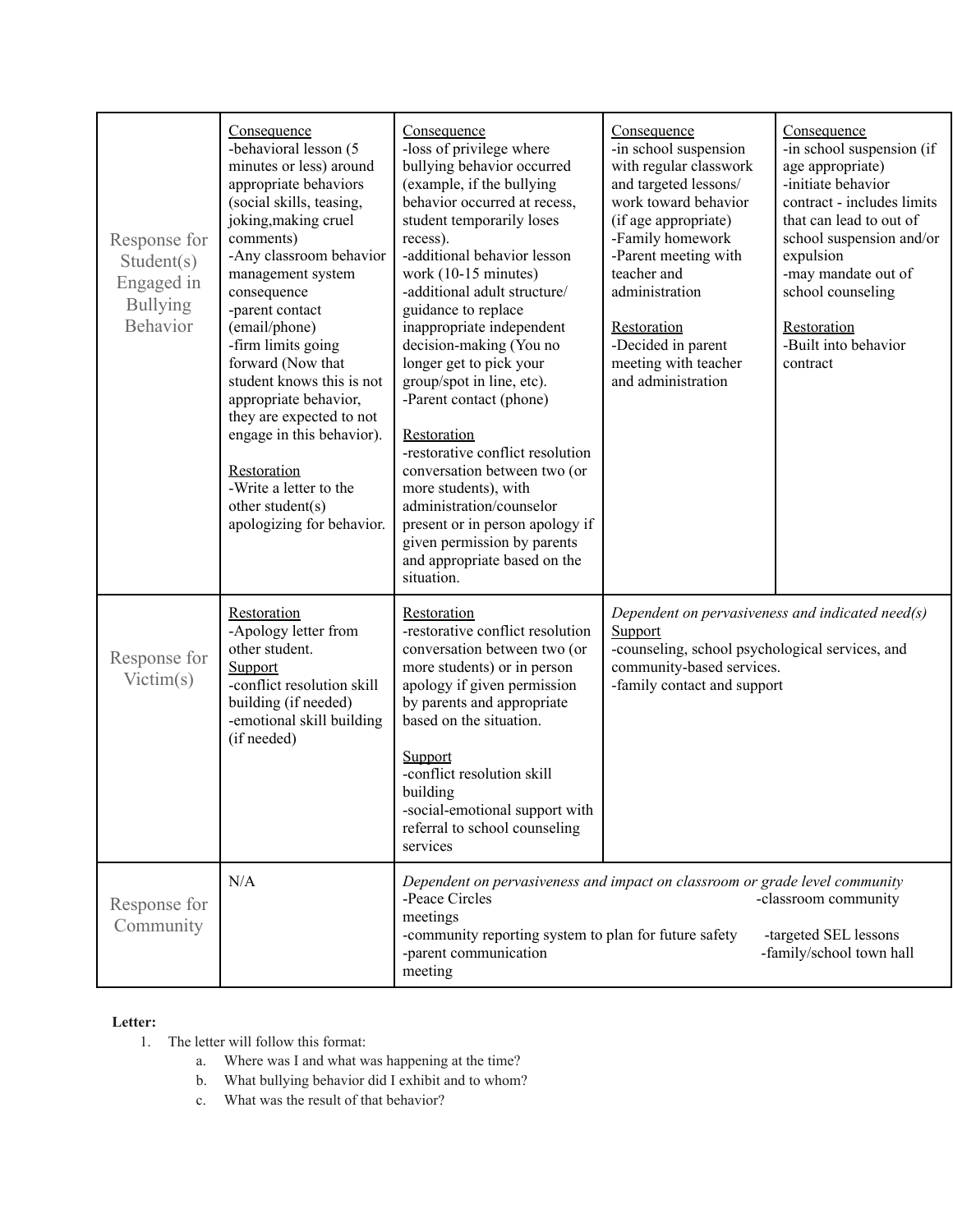- d. What will I do to make amends?
- e. How can I do better next time?
- 2. A copy of the letter will be retained in the plan.

## **Behavioral Lessons:**

- 1. Incident 1: Conversation/Formula Based
	- a. Identify bullying behavior name it
	- b. Identify why it is hurtful why is it bullying behavior?
	- c. What can the student do differently next time?
	- d. How can the student apologize or restore the relationship?
- 2. Incident 2: Lesson with activity
	- a. Counselor or teacher instructs students with lesson/reading on the behavior
	- b. Student completes activity/presentation
- 3. Incident 3: Lesson with family homework
	- a. Lesson on general bullying, not just specific to one behavior
	- b. Interactive, may include videos/testimonials (not from anyone at AACA)
	- c. Family reflection, work to do together

#### **Investigation:**

Every allegation of bullying will be fully investigated before it is considered bullying. Steps in Investigation:

- 1. Teacher or Administration (based on number of incidences) speaks to student(s) who is/are on the receiving end of bullying.
- 2. Teacher or Administration (based on number of incidences) speaks to student(s) who is/are demonstrating bullying behavior.
- 3. Teacher or Administration (based on number of incidences) speaks to any witnesses to the behavior.
- 4. Any other pertinent information is evaluated.
- 5. Based on the number of instances, the team meets to discuss (admin, teachers, counselors, SST if applicable).
- 6. Parents of student(s) receiving end of bullying behavior and parents of student(s) that are demonstrating bullying behavior are contacted by email, phone, or to come in for a meeting (based on number of incidences).
- 7. If it is determined that bullying behavior occurred, the student(s) demonstrating bullying behaviors will either enter the bullying plan or will move ahead in the bullying plan, based on the number of instances. The students on being bullied will receive appropriate support as outlined in the plan. Any instance includes communication to administration. Administration will communicate next steps to any pertinent staff.

\*If the length of time between instances is greater than 4 months, the team will meet to discuss next steps. \*Incidents of physical violence or sexual harassment or sexual suggestion will move to immediate in school suspension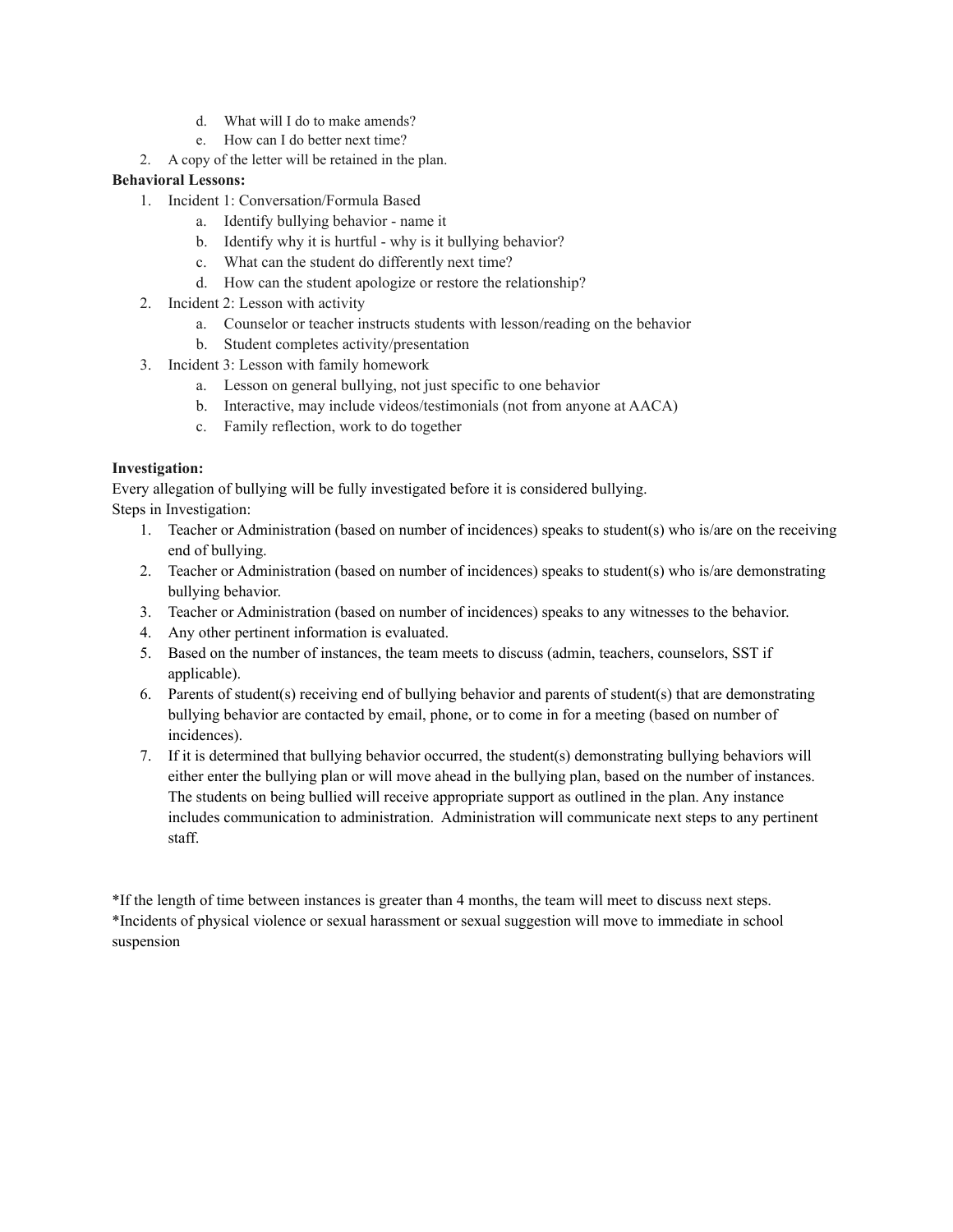

## **COMMUNICATIONS FROM SCHOOL**

- 1. Teacher/Administration newsletter and emails are sent out weekly.
- 2. School Messenger: School Messenger is an automated text/call/email communication system that allows for AACA to provide updates, alerts, and important information in a timely manner.
- 3. School website (www.aaca.school):
	- a. Calendar
	- b. Forms
	- c. Faculty directory
	- d. Link to Mangus and Mastery Connect
- 4. Social Media: Look to our social media pages for information about upcoming events and fun happenings throughout the school. \*any important information will never solely be shared via social media. It will also be communicated in an email from administration, faculty/staff, or school board.
- 5. School board meetings occur the first Monday of every month at 7 pm. All are welcome to attend.
- 6. Reminders about communication
	- a. If you have questions involving classroom incidents/grades/homework, please reach out to teachers first, as they usually have more information.
	- b. Please only use teacher/administration personal phone lines when asked to by that teacher/staff member.
	- c. Please give staff members 24 hours to respond to an email/call during the week and 48 over the weekend.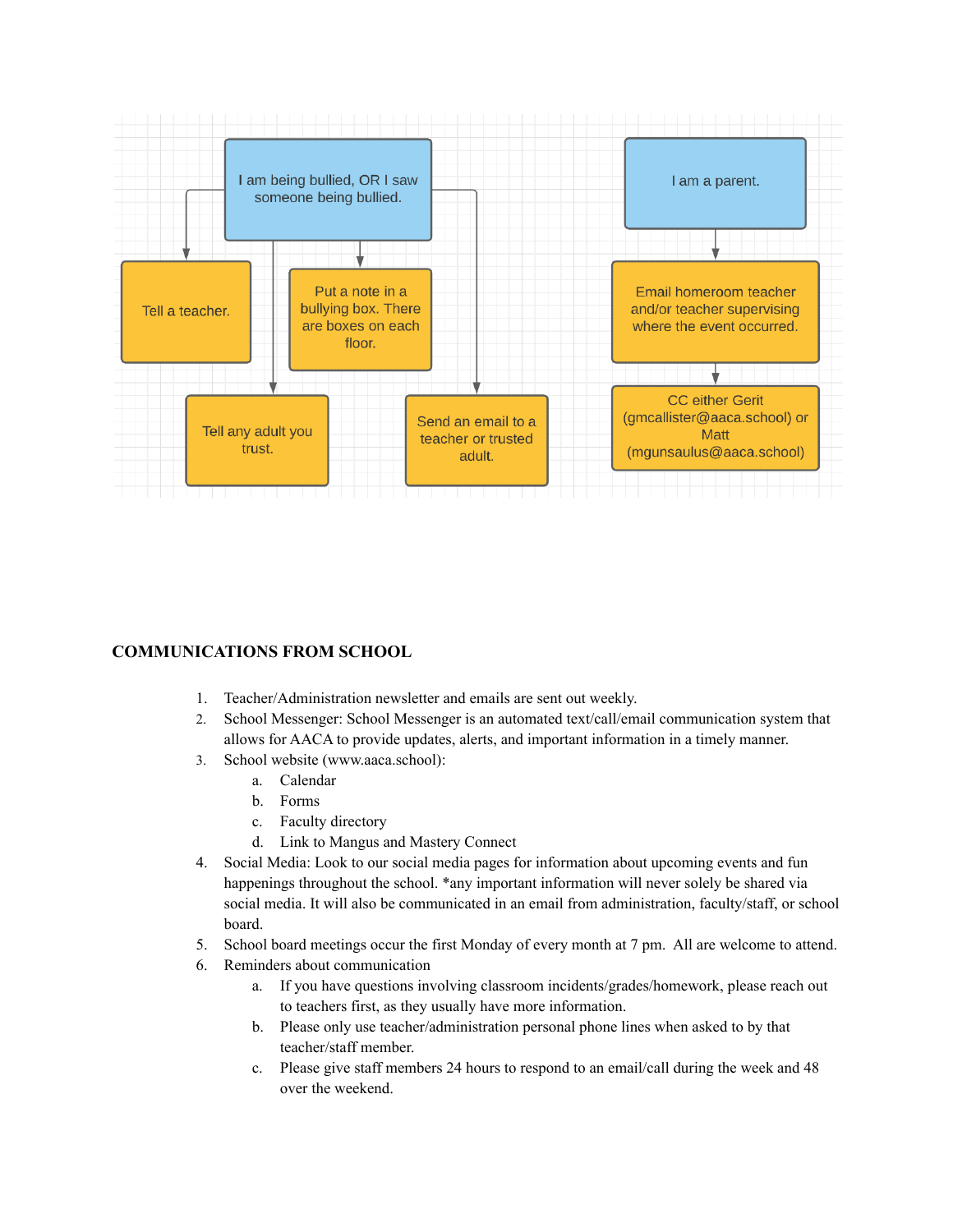d. Teachers/staff members are expected to communicate with families about any urgent incident that occurs in school in a timely manner via email, phone call, or request for a meeting.

# **COVID PROTOCOL**

# **Safety Protocols:**

- 1. Masks
	- a. Indoors: All individuals, regardless of vaccination status, must wear a mask at all times except for while eating or drinking.
	- b. Outdoors: no masks required regardless of vaccination status. **(This is protocol for recess and PE classes. Due to the large concentration of people during dismissal and arrival, all students, staff, and parents on property must wear a mask, even when outside).**
	- c. Indoor masking provides the flexibility to remove restrictions around cohorts and activities, while allowing time to assess evolving Delta variants.
	- d. As per guidance last year, masks should be worn correctly. Students should keep an extra mask in their backpack. Gaiters are only permitted if they are three layers. Students that arrive without a mask will be given a mask upon entry.
	- e. All volunteers and visitors must also wear masks, regardless of vaccination status.
- 2. Social Distancing
	- a. Indoors:
		- i. Students will be at least six feet apart when masks are off while eating or drinking.
		- ii. When masked, three feet of distancing will be used whenever space allows.
	- b. Outdoors: no distancing requirement.
- 3. Ventilation:
	- a. Windows will be open when weather permits
	- b. Air purifiers in each classroom
- 4. Cohorts: We no longer will have specific cohorts.
	- a. Pathways will return in grades 5-8
	- b. Students will participate in full school masses
	- c. Athletics will resume (More information to come)
	- d. After school extracurriculars will resume (More information to come)
	- e. Field trips will resume
- 5. Visitors in building
	- a. Allowed
	- b. Must wear masks
	- c. Not exposed to anyone with Covid in the last 14 days
	- d. Free of Covid symptoms
	- e. Must be vaccinated
- 6. Cleaning
	- a. The building will be thoroughly cleaned each day
	- b. Tables will be disinfected between lunch periods
	- c. Surfaces will be cleaned multiple times per day.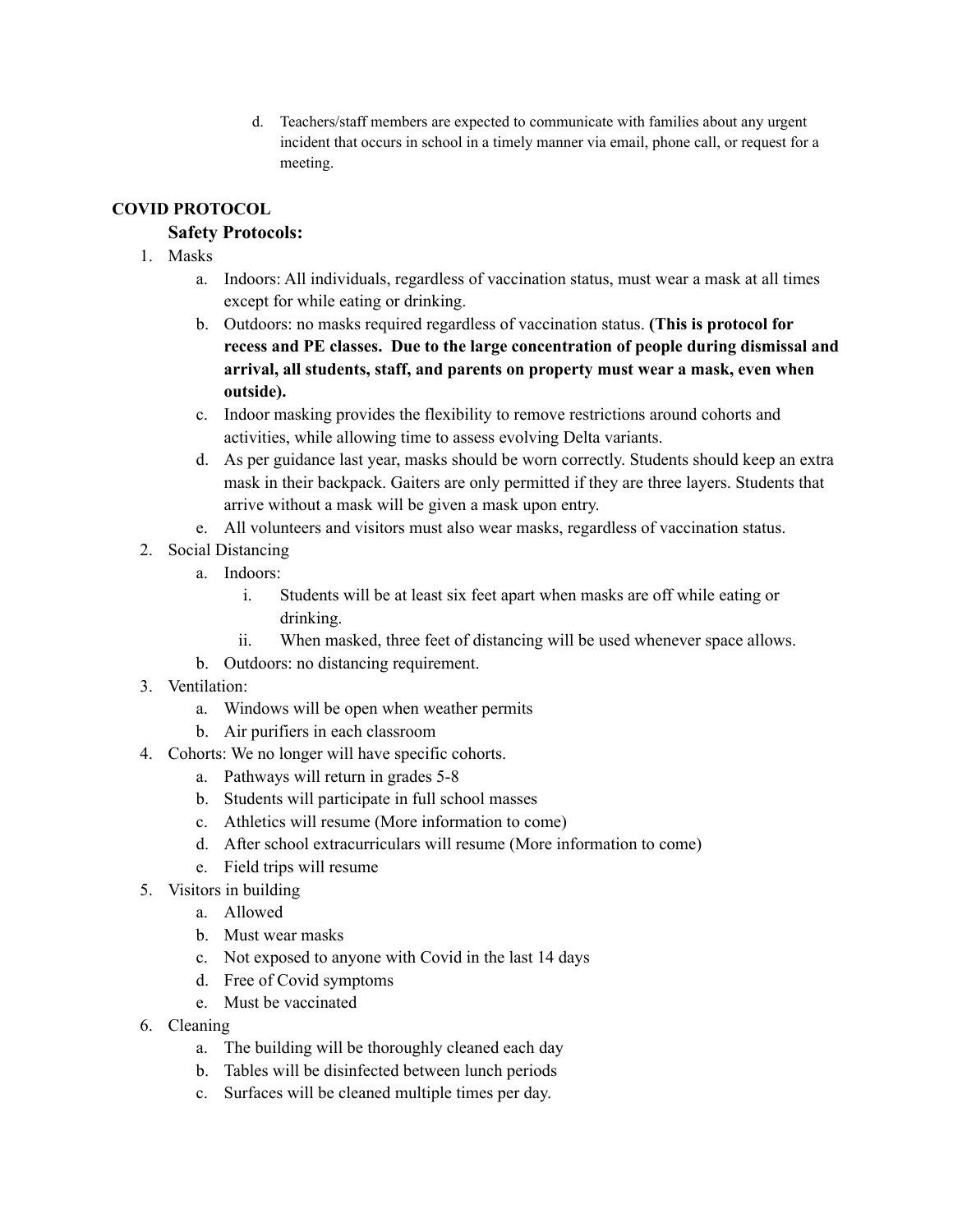- d. Desks and Tables will be wiped down between classes
- 7. Vaccinations
	- a. All staff and volunteers are required to be vaccinated or to be tested weekly.
- 8. Arrival and Dismissal
	- a. Please see 2021-2022 handbook for drop off and pick up logistics (Coming soon)
	- b. Temperature checks will no longer take place
	- c. Students will still use hand sanitizer when entering the building

## **Quarantines and Isolation**

- 1. Students with any Covid symptoms should not come to school. If a student has a Covid symptom while at school, they will be sent home. Covid symptoms include:
	- a. Fever/chills/muscle or body aches
	- b. Shortness of breath, difficulty breathing
	- c. Congestion, runny nose
	- d. Cough
	- e. Sore throat
	- f. Headache
	- g. Extreme fatigue
	- h. Loss of taste/smell
	- i. Vomiting
	- j. Nausea
	- k. Diarrhea
- 2. Siblings of students must remain home until the student is determined to not have Covid OR the student's symptoms last less than 24 hours. Vaccinated siblings may still come to school as long as they do not have any symptoms.
- 3. If symptoms last less than 24 hours, the student may return to school
- 4. If the symptoms last more than 24 hours, the student must see a doctor. They may return to school with
	- a. A negative Covid test (PCR or Rapid, at home tests are not accepted at this time) or
	- b. An alternate diagnosis from a doctor, with doctor's note and
	- c. Free of symptoms
- 5. If the student tests positive, they must remain home for 10 days from onset of symptoms or positive test, whichever was first. They may not return until their 10 day quarantine is over and there is a significant reduction in symptoms, including being fever free for at least 24 hours with no fever reducing medication.
- 6. If a student is a close contact exposure, they must remain home for 10 days from the date of exposure. They can also return on day 7, if they are asymptomatic, with a negative PCR test taken no earlier than day 6. It must be a PCR test, not a rapid or at home test.
- 7. We will not be quarantining entire classes. If there is a positive case, we will determine if there are any close contact exposures. These will be the only people quarantined.
- 8. Unvaccinated students/faculty/staff who are close contacts to positive household members, including siblings, must quarantine.
- 9. If a student is not able to isolate from a positive family member, their quarantine is 20 days (10 for the positive family member's quarantine plus an additional 10 from last exposure). Students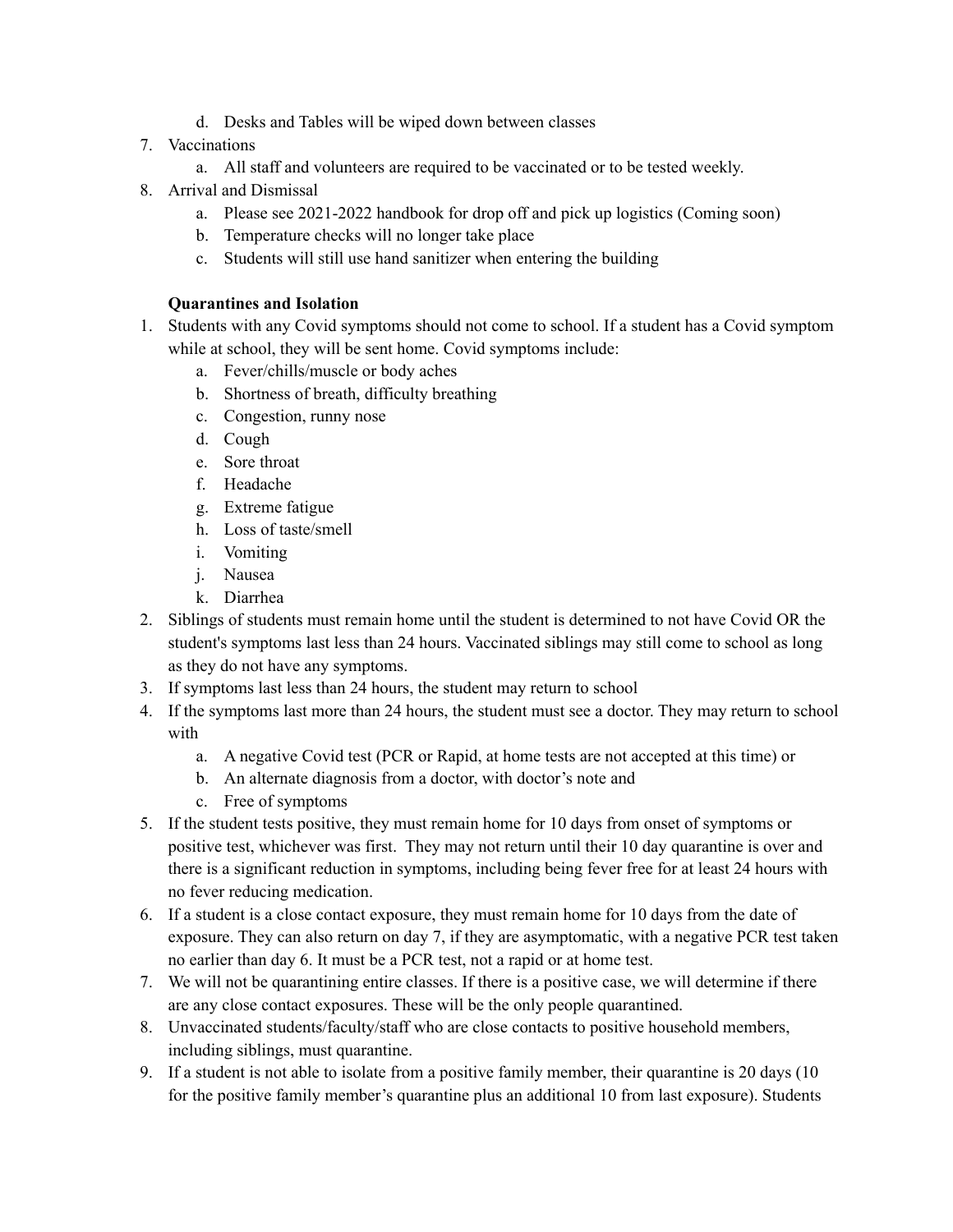may return after 17, if they are asymptomatic and have a negative PCR test taken no earlier than day 16.

# **Remote Learning**

- 1. Long-term: AACA will not be offering a long term e-learning option this year. All students enrolled will be engaging in person.
- 2. Short-term:
	- a. Short term remote learning will only be available for students who are quarantined due to positive cases or close contact exposure. Please allow one full school day for teachers to set up remote learning programs for students. Canvas and Seesaw take time to upload all of the necessary resources and content for the day's lessons.
	- b. Remote learning will not be available for short absences or illnesses.
	- c. Remote learning will not be available for travel or travel quarantines.
	- d. Remote learning will be a blend of Canvas/Seesaw activities, independent activities, and may include live streaming dependent on the grade level and content area.
	- e. Students participating in remote learning will not live stream into the classroom the entirety of each day.

## **Travel restrictions**

- 1. AACA follows the City of Chicago Travel restrictions, which can be found at https://www.chicago.gov/city/en/sites/covid-19/home/emergency-travel-order.html
	- a. Domestic travel to an orange state:
		- i. Fully vaccinated individuals No quarantine required
		- ii. Non-vaccinated individuals Must obtain a negative Covid test result no more than 72 hours prior to arrival in Chicago (or in Chicago) or quarantine for 10 days after arrival. Covid test can be rapid or PCR. At home test is not allowed.
	- b. International Travel: The CDC currently requires a negative Covid test or proof of recovery to board a plane to the US. There is no quarantine required, regardless of vaccination status.

## **Student Vaccination Status**

- 1. As of now, we are not requiring families to inform us of student vaccination status. As the year progresses, if we get to a point where masks will be optional for those that are vaccinated, we will require proof of vaccination to go without a mask.
- 2. If you would like to update us with your child(ren)'s vaccination status prior to this point, we will be sending the process to do so at the beginning of the school year. You are not required to do this at this point.

## **Destruction of Property of Materials:**

If any property or material including but not limited to computers, iPads, text books, novels, furniture, etc. is damaged or destroyed by a student,intentionally or when not following school expectations, the family is responsible for paying for that material to be fixed or replaced (cost determined by school) or replacing that material themselves. The replacement must be the same item that was broken.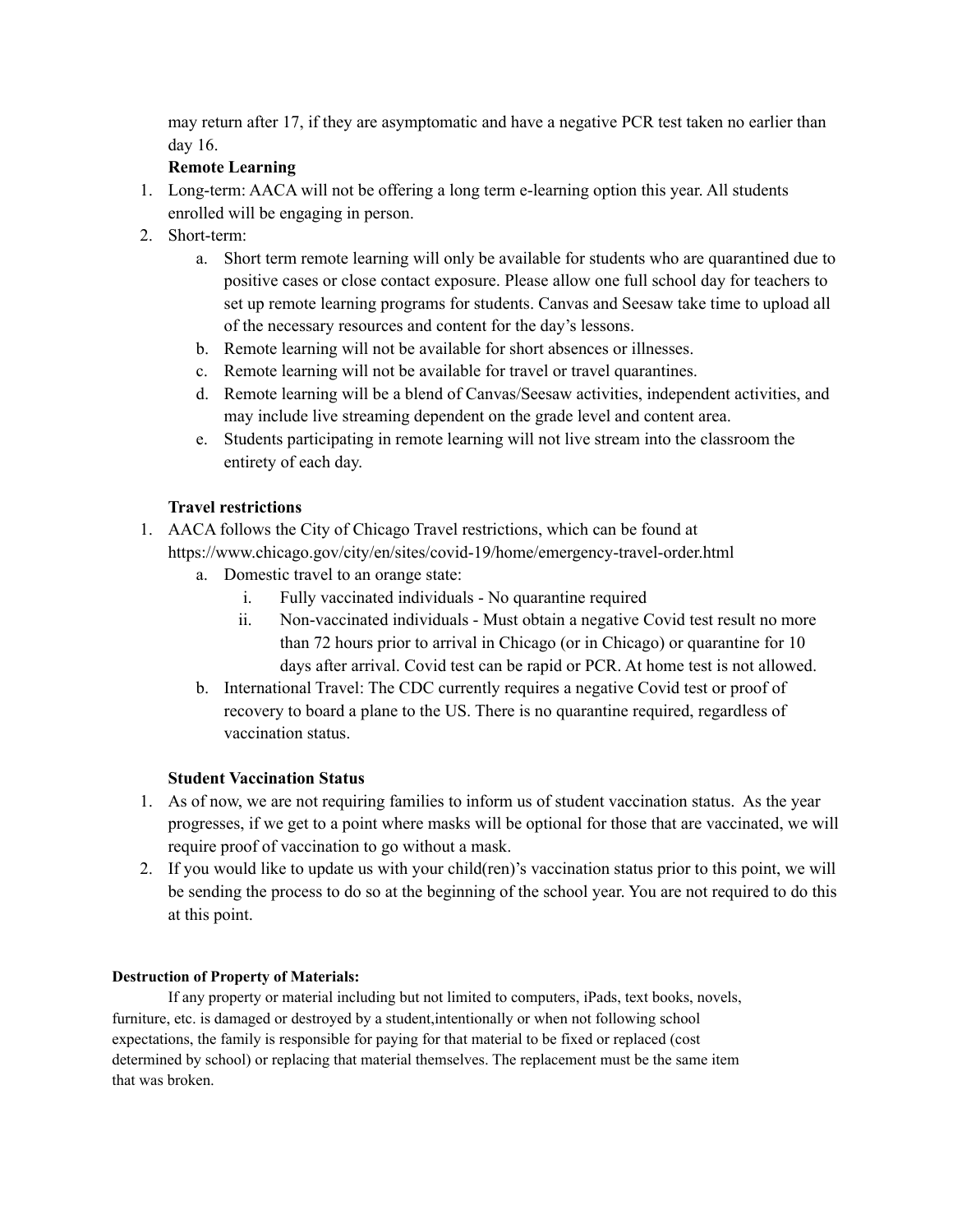# **DISCRIMINATION POLICY**

The school complies with applicable state and federal laws prohibiting discrimination, including, but not limited to:

- The *Age Discrimination in Employment Act of 1967* (29 USC 621 et seq.)
- Title VII of the *Civil Rights Act of 1964* (42 USC 2000e et seq.)
- Applicable sections of the Illinois School Code [105 ILCS 5]
- Relevant case law including *Plyler v. Doe*, 457 U.S. 202, 102 S.Ct. 2382 (1982)
- 23 ILL. Admin. Code Part 425

# **Dress Code:**

# **Uniforms-**

|                | <b>Boys</b>                                                                                                                                                                                                                                                                                                                                                                                                                                                                                                                              | Girls (K-3rd Grade)                                                                                                                                                                                                                                                                                                                                                                                                                                                                                                                                                                                                                                                                | Girls (4th-8th Grade)                                                                                                                                                                                                                                                                                                                                                                                                                                                                                                                                                                                                                                                         |
|----------------|------------------------------------------------------------------------------------------------------------------------------------------------------------------------------------------------------------------------------------------------------------------------------------------------------------------------------------------------------------------------------------------------------------------------------------------------------------------------------------------------------------------------------------------|------------------------------------------------------------------------------------------------------------------------------------------------------------------------------------------------------------------------------------------------------------------------------------------------------------------------------------------------------------------------------------------------------------------------------------------------------------------------------------------------------------------------------------------------------------------------------------------------------------------------------------------------------------------------------------|-------------------------------------------------------------------------------------------------------------------------------------------------------------------------------------------------------------------------------------------------------------------------------------------------------------------------------------------------------------------------------------------------------------------------------------------------------------------------------------------------------------------------------------------------------------------------------------------------------------------------------------------------------------------------------|
|                |                                                                                                                                                                                                                                                                                                                                                                                                                                                                                                                                          | *3rd Grade girls can<br>wear jumpers or<br>skirts.                                                                                                                                                                                                                                                                                                                                                                                                                                                                                                                                                                                                                                 |                                                                                                                                                                                                                                                                                                                                                                                                                                                                                                                                                                                                                                                                               |
| <b>Uniform</b> | -A khaki-colored twill<br>or corduroy trouser (no<br>leg or "cargo style"<br>pockets, no jeans) or<br>khaki-colored shorts<br>(shorts worn until<br>November $1st$ and after<br>March 31) and a white<br>or navy knit polo<br>uniform shirt (short or<br>long sleeve). Shirts are<br>to be worn tucked in at<br>the waist. Length of<br>shorts should be no<br>more than 3 inches<br>from the knee.<br>-A navy blue, red, or<br>white pullover vest or<br>sweater or cardigan<br>sweater may be worn.<br>-white, black, or navy<br>socks | -Red/white/blue "V"<br>top jumper or a drop<br>waist jumper. Length of<br>jumper should be no<br>more than 3 inches<br>above the knee.<br>-Plain white or blue,<br>collared shirt (short or<br>long sleeve polo or<br>round-collared blouse).<br>- Khaki-colored twill<br>long pants or<br>khaki-colored shorts<br>(shorts worn until<br>November $1st$ and after<br>March 31). No khaki<br>skirts or capris are<br>allowed. Shorts must be<br>no more than 3 inches<br>above the knee.<br>-A navy blue, white, or<br>red pullover vest or<br>sweater or cardigan<br>sweater if desired. No<br>black sweaters or<br>pullovers.<br>-Plain white, navy blue<br>tights or leggings in | -Red/white/blue<br>uniform skirt. Length<br>of skirt should be no<br>more than 3 inches<br>above the knee.<br>-Plain white or blue,<br>collared shirt (short or<br>long sleeve polo or<br>round-collared blouse).<br>Shirt must be tucked<br>into skirt.<br>- Khaki-colored twill<br>long pants or<br>khaki-colored shorts<br>(shorts worn until<br>November $1st$ and after<br>March 31). No khaki<br>skirts or capris are<br>allowed.Shorts must be<br>no more than three<br>inches above the knee.<br>-A plain navy blue,<br>white, or red pullover<br>vest or sweater or<br>cardigan sweater if<br>desired. No black<br>sweaters or pullovers.<br>-Plain white, navy blue |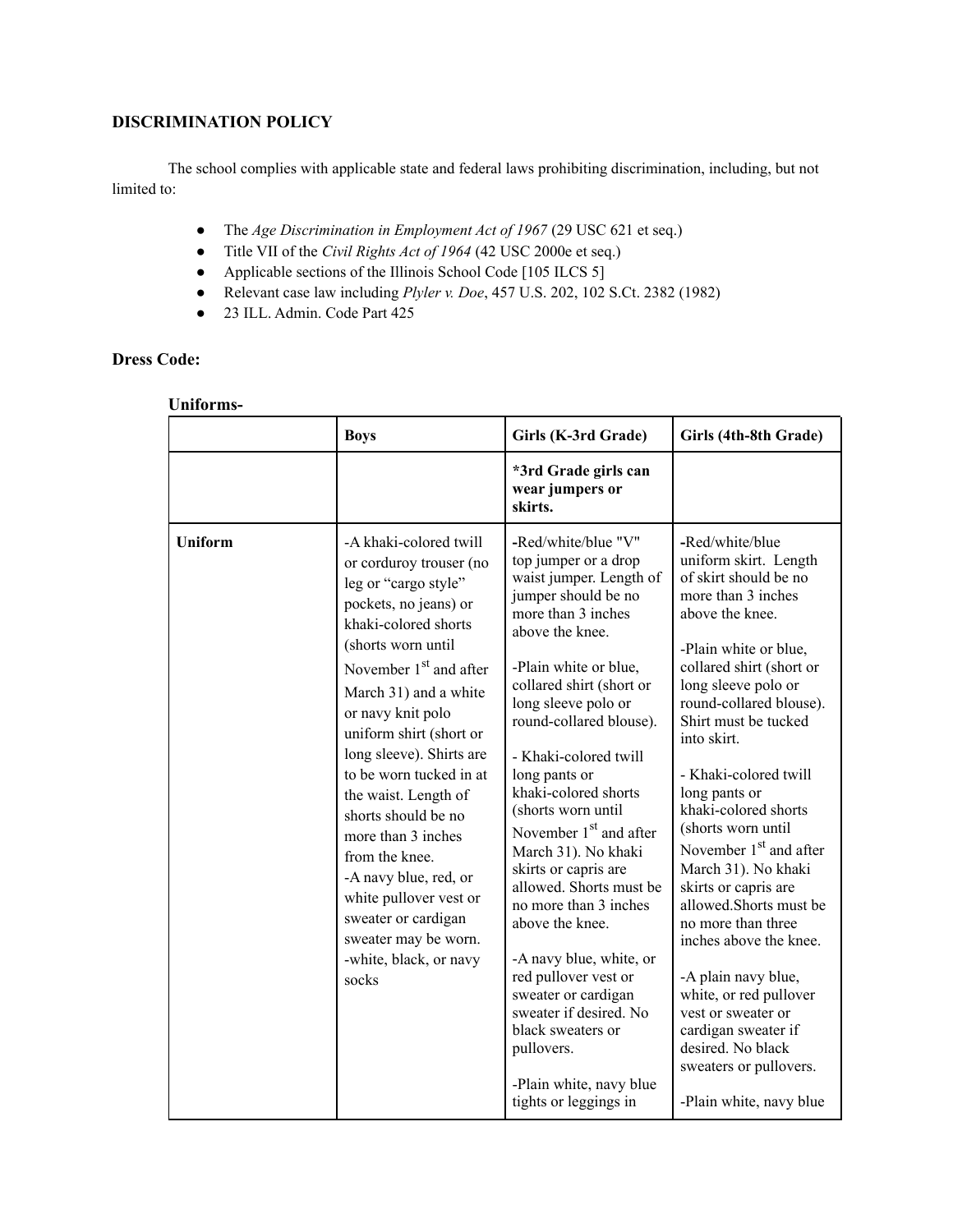|    |                        | navy. Girls should not<br>wear sweatpants or<br>jeans under uniform<br>jumpers or skirts at any<br>time.<br>-Shoes must have a<br>back and no heel over<br>one inch (no clogs or<br>flip-flops).<br>-white, black, or navy<br>socks | tights or leggings in<br>navy. Girls should not<br>wear sweatpants or<br>jeans under uniform<br>jumpers or skirts at any<br>time.<br>-Shoes must have a<br>back and no heel over<br>one inch (no clogs or<br>flip-flops).<br>-white, black, or navy<br>socks |
|----|------------------------|-------------------------------------------------------------------------------------------------------------------------------------------------------------------------------------------------------------------------------------|--------------------------------------------------------------------------------------------------------------------------------------------------------------------------------------------------------------------------------------------------------------|
| PE | -AACA gym Shirt and    | -AACA gym Shirt and                                                                                                                                                                                                                 | -AACA gym Shirt and                                                                                                                                                                                                                                          |
|    | gym shorts or navy     | gym shorts or navy                                                                                                                                                                                                                  | gym shorts or navy                                                                                                                                                                                                                                           |
|    | sweatpants             | sweatpants                                                                                                                                                                                                                          | sweatpants                                                                                                                                                                                                                                                   |
|    | -AACA or plain navy    | -AACA or plain navy                                                                                                                                                                                                                 | -AACA or plain navy                                                                                                                                                                                                                                          |
|    | sweatshirt or fleece   | sweatshirt or fleece                                                                                                                                                                                                                | sweatshirt or fleece                                                                                                                                                                                                                                         |
|    | -Any gym shoes         | -Any gym shoes                                                                                                                                                                                                                      | -Any gym shoes                                                                                                                                                                                                                                               |
|    | -white, black, or navy | -white, black, or navy                                                                                                                                                                                                              | -white, black, or navy                                                                                                                                                                                                                                       |
|    | socks                  | socks                                                                                                                                                                                                                               | socks                                                                                                                                                                                                                                                        |

\*Logos on polos are preferred but not required.

\*Belts are not required as long as pants and shorts fit properly around the waist without a belt.

\*AACA spirit outerwear can be worn on PE days.

**Hair**- Student hair should be kept clean, neat, and out of their face. In grades 5-8, any color or style that is not a naturally occurring style or color must first be approved by administration. In grades PS-4 only natural color and styles are permitted. Administration approval will be based on whether or not the style/color is a distraction to or prohibits learning. If the style/color is not approved prior to arriving at school, the student/parents of the student will be required to change it. Headbands should be limited to uniform-pattern/colors. Hats are not to be worn unless otherwise specified.

**Makeup**- Students in grades PK-6, no makeup is permitted. Students in grades 7-8, no heavy makeup is permitted. (What constitutes heavy makeup is left to teacher/administration discretion). Students may wear nail polish as long as the nail length/color does not prohibit typing, writing, or other instructional activities and is not a distraction to learning. Administration determines if the length/color prohibits or distracts from learning.

**Jewelry**- Small stud-type earrings are permitted. Simple bracelets and necklaces are permitted. Any jewelry that is determined by staff or administration to be distracting or inappropriate will need to be removed.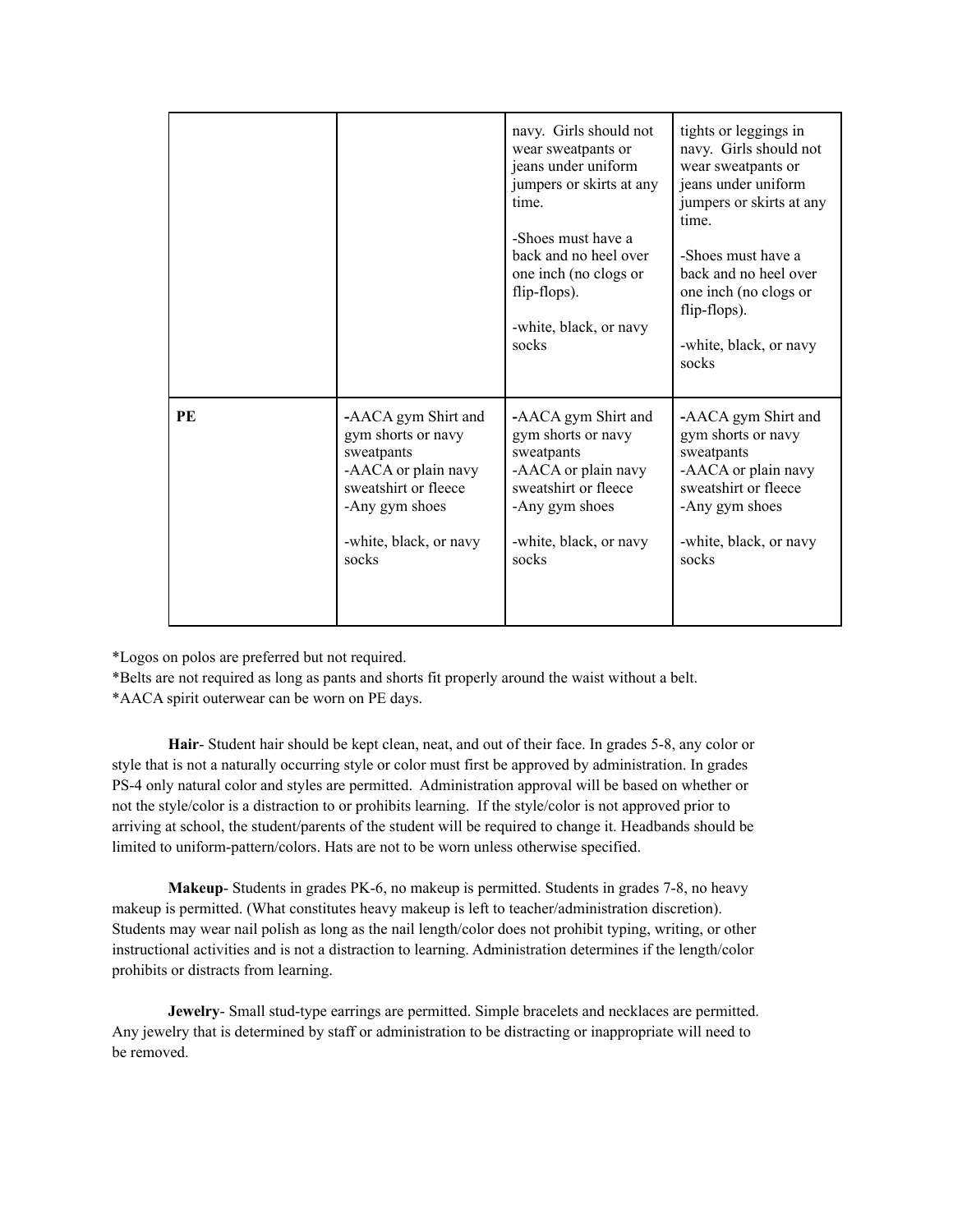## **EMERGENCY SCHOOL CLOSING**

In the event of an emergency closing, an official announcement will be made through SchoolMessenger via phone call, text, and email using the parent contact information listed in the School Directory. Parents/Guardians should be sure to maintain accurate contact information with the school in order to receive e-communications. Whenever possible, emergency announcements will also be posted to the school website and social media pages, as well as listed on the Chicago-area Emergency Closing Center website ([www.emergencyclosingcenter.com](http://www.emergencyclosingcenter.com/)).

## **ENTERING AND LEAVING THE SCHOOL BUILDING**

Alphonsus Academy  $&$  Center for the Arts is committed to providing a safe and enjoyable learning environment. The information provided here highlights policies and procedures that will allow us to provide maximum safety for students as they arrive and dismiss from school daily.

We recognize the importance of the school and community working together and request that you read this information carefully and follow the policies and procedures outlined.

During the school day, all school doors are locked. Visitors must ring the doorbell to be buzzed in at either the front (Wellington Ave.) or back (parking lot) doors. All visitors must go directly to the main office **before conducting any business in the building.**

- **MORNING ARRIVAL**: Students can begin arriving at 7:45 AM. **There will not be supervision before 7:45 AM.** The school day begins at 8 AM. Students are tardy if they arrive after 8 AM.
	- 1. Preschool: Enters through the front entrance on Wellington. Families should use the diagonal spots. After you drop your child at the door, please move your car to allow for others to drop off. PM preschool enters through the Wellington doors at 12:00PM.
	- 2. Kindergarten: Drop off in the main lot off of Oakdale. Enter through doors by the rectory.
	- 3. 1st-8th: Can be dropped off in the main lot off of Oakdale or on Greenview and enter through either of those doors.

The Main lot will have two drop off lanes. When entering the lot, please enter the lane with the least amount of cars. The lanes will be clearly marked. Students should exit their vehicles. If you are in the lane closest to the school, students should go directly to their entrance. If you are in the lane furthest from the school, multiple staff members will be there waiting to cross each child across the first lane to their entrance. Please reiterate to your children to not cross without an adult. In an effort to keep our drop off running smoothly, please do not get out of your car to walk your child to a school entrance. You may exit to help your children out of the car, but then please continue through the lane.

If you are walking students up, please use the entrance to the lot closest to Greenview, not the entrance closest to Southport. There are dividers present to help you safely enter the lot away from exiting vehicles. Please follow this past the cars to the school entrances. The same procedures should be followed for bikers.

If you arrive at Greenview Ave., please do not park your car. This is also a drive up lane. School staff will be available to assist students getting out of cars. Please do not exit your car.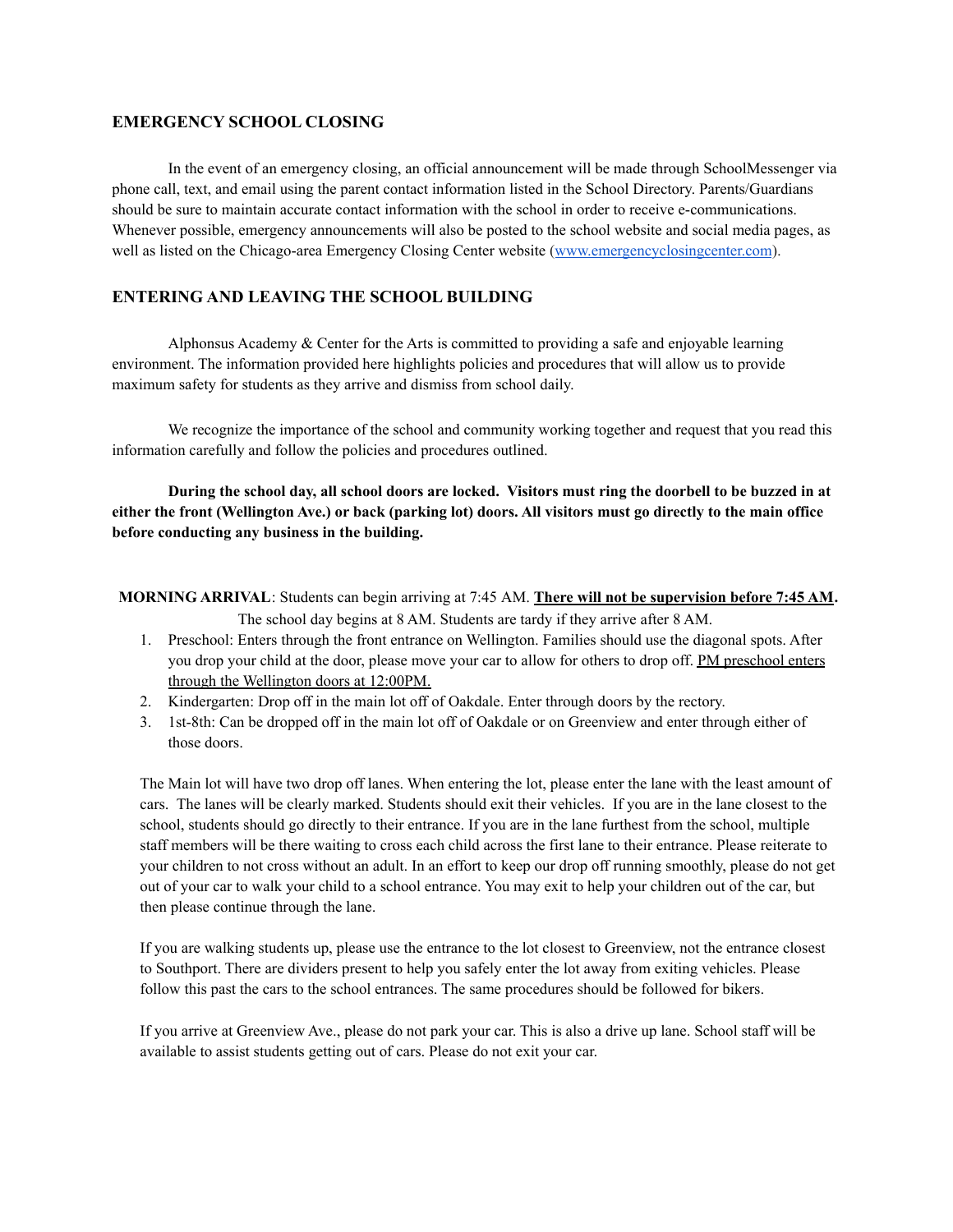If you have a preschooler with older siblings, the preschooler can walk through one of the other entrances with the older sibling(s). One of the older siblings should walk the preschooler to their classroom.

Students who arrive after 8AM are considered tardy and should use the Wellington entrance.

The first day of school, parents are allowed to walk preschoolers to their classrooms. For the security of our building and the safety of our students, all other parents should drop their children in the lot or at the door. No other parents will be allowed in the building at drop off, unless they have a pre-scheduled appointment or business elsewhere in the school

## **AFTERNOON DISMISSAL**

Preschool: Hewett and Thomas dismiss at 2:50 PM through the Wellington doors. Makkawy PM and Huang dismiss at 2:50 PM through the Wellington doors. Makkawy AM and Jele dismiss at 11:00 AM through the Wellington doors.

Kinder:1st: Dismiss at 2:50 PM in the main lot. 2nd-4th: Dismiss at 3:00 PM in the main lot. 5th-6th: Dismiss at 2:50 PM on Greenview 7th-8th Dismiss at 3:00 PM on Greenview

Every Wednesday, we have early dismissal to allow for teacher professional development. Dismissal on Wednesday is as follows:

Preschool: Hewett and Thomas dismiss at 1:45 PM through the Wellington doors.

Huang dismiss at 1:35 PM through the Wellington doors.

Makkawy AM and Jele dismiss at 11:00 AM through the Wellington doors.

Makkawy PM does not have class Wednesdays

Kinder:1st: Dismiss at 1:35 PM in the main lot.

2nd-4th: Dismiss at 1:45 PM in the main lot.

5th-6th: Dismiss at 1:35 PM on Greenview

7th-8th Dismiss at 1:45 PM on Greenview

**Parents do not need to pick up their children in multiple locations.** Oldest siblings can walk to the location of the youngest sibling and be picked up there.

K-4th Grade: We will have two pickup lanes in the lot. When you arrive, pull into one of the lanes. A staff member will communicate that you are present and another staff member will walk the students to your car.

Greenview is also a pick up lane. When you arrive, 5th-8th graders will walk to the car. Teachers will supervise dismissal but will not walk children to their car. Please do not park in the pick up lane.

Please be respectful of our neighbors. Do not block alleys, garages, or driveways. Cars may be towed.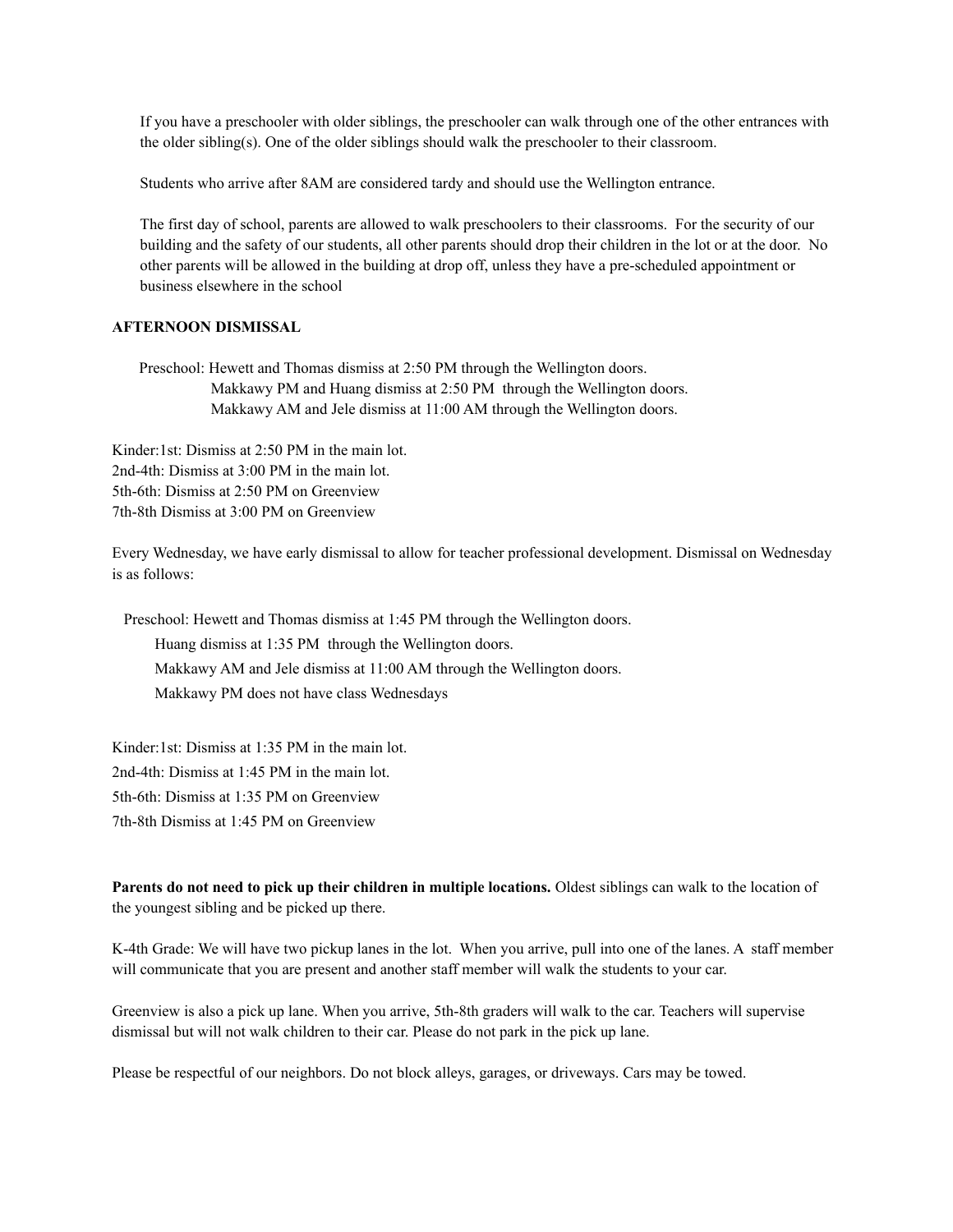Please make sure you are on time to pick up your children. At 3:10, students will be walked into the office to call home. At 3:15, if a parent has not arrived, students will be brought to aftercare. Parents will be charged according to aftercare policy.

# **EVALUATION OF STUDENT PROGRESS**

- 1. STANDARDIZED ACHIEVEMENT TEST (*iReady)* Students in grades K-8 take the iReady assessment three times per year. The iReady assessment is an adaptive assessment that pinpoints students' instructional levels in math and reading and is used to inform instruction and support individual students' needs. Information about the iReady assessment will be distributed prior to testing each year.
- 2. STANDARDS-BASED REPORT CARDS are issued at the end of each grading period and indicate student progress in academic and social areas. Parents are asked to discuss the report card carefully with their student. Questions should be referred to the student's teacher. AACA report cards are standards-based and reflect progress students are making toward mastery of grade level state and national standards.

## **FIELD TRIPS**

Field trips offer a valuable student experience related to the class curriculum. A parent or guardian must sign and return a field trip permission slip requesting AACA to take a student on a field trip; no student may go on a field trip without the written permission of the parent or guardian. Availability of and protocol surrounding field trips for the 2021-2022 school year may change based on city, state, national, and Archdiocese Covid guidelines.

# **FIREARMS AND DRUGS**

In the event of knowledge of firearm, the principal will:

- Immediately notify a local law enforcement agency of firearm incidents at the school;
- Immediately notify the parents or guardians of students in possession of firearms on school grounds, which include the real property comprising any school, on a public way within 1,000 feet of a school, or in any conveyance owned, leased, or contracted by a school to transport students to or from school or a school related activity within 48 hours of becoming aware of the incident; and
- Notify the municipal police department or the office of the county sheriff of verified incidents involving drugs occurring in a school, on the real property comprising any school, on a public way within 1,000 feet of a school, or in any conveyance owned, leased, or contracted by a school to transport students to or from school or a school related activity within 48 hours of becoming aware of the incident; and
- Notify the IL State Police of such incidents through the School Incident Reporting System (SIRS).

## **GUARDIANSHIP**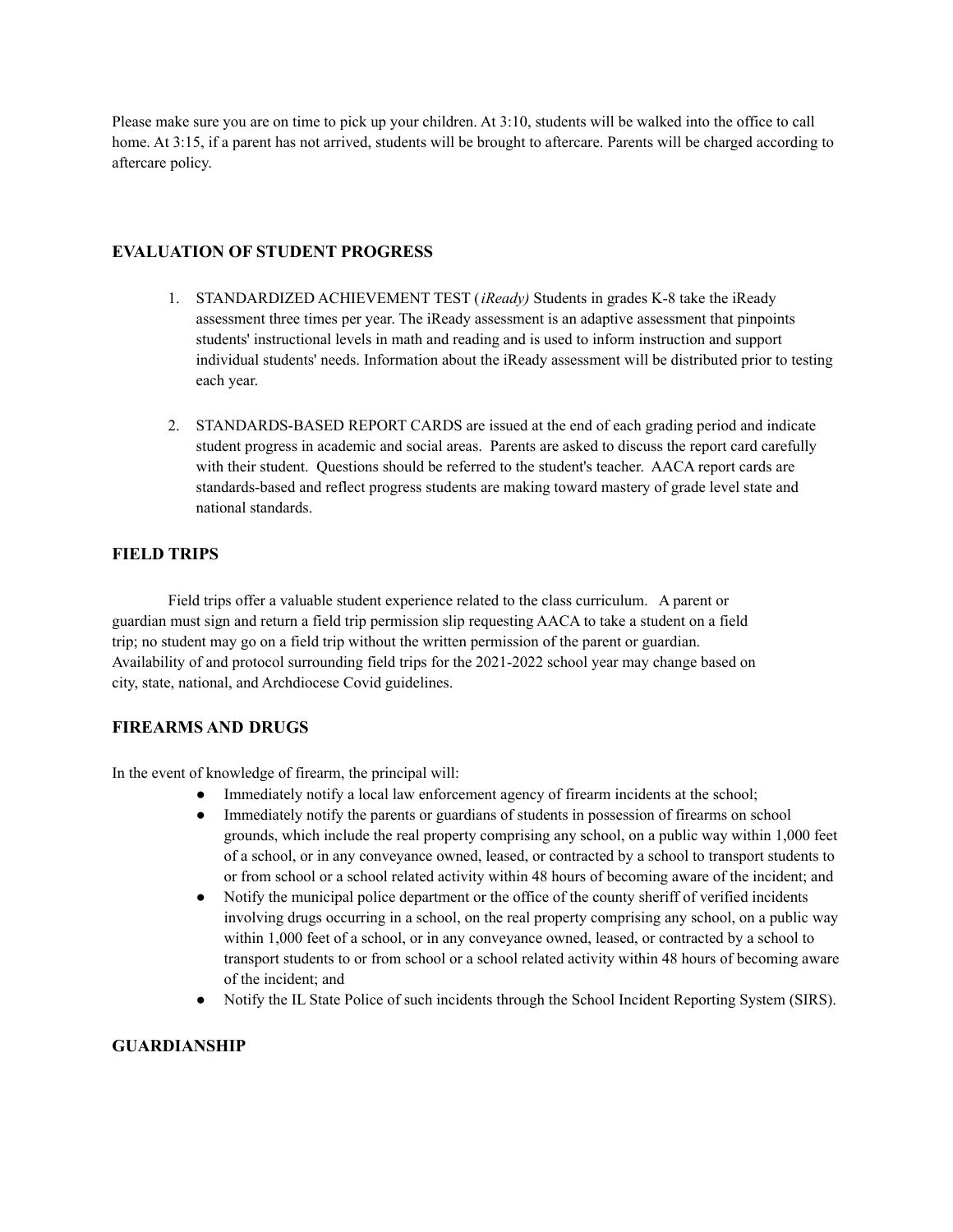A student shall be released to either parent unless the school has a copy of a court order giving one parent exclusive custody.

## **HEALTH REQUIREMENTS – STATE OF ILLINOIS & SCHOOL**

All children shall present proof of having had a health, dental and eye examination, and received such immunizations against preventable communicable diseases as required by the Department of Public Health as noted in the Joint Commission on Administrative Code Title 77: Public Health, Chapter I: Department of Public Health, Part 665: Child Health Examination Code.

If a child is not in compliance with the health and immunizations requirements by October 15, the principal shall exclude the child from school until the child presents proof of having had the health examination and presents proof of having received required immunizations.

All children in Illinois shall have a **dental examination** as follows:

• Prior to entering kindergarten, second, and sixth grades of any public or parochial school.

All children in Illinois shall have an **eye examination** as follows:

- Prior to enrolling for the first time in any public, private, or parochial schools;
- Prior to enrolling in kindergarten in in any public, private, or parochial schools;
- This requirement does not apply to children enrolling in preschool. Note: eye exams MUST be performed by a registered ophthalmologist or optometrist.

All children in Illinois shall have **a health examination** as follows:

- Immediately prior to or upon entrance into any public, private, or parochial pre-school, or when transferring from outside of the State of Illinois;
- Prior to entering kindergarten;
- Upon entering sixth and ninth grades.

All children in Illinois shall have **proof of required immunizations** as follows:

- Prior to enrolling in preschool: (4) DTaP, (3) Polio, (4) Hib, (3) Hep B, (1) MMR, (1) Varicella, (4) Pneumococcal
- Prior to entering Kindergarten: (5) DTaP, (4) Polio, (4) Hib, (3) Hep B, (2) MMR, (2) Varicella, (4) Pneumococcal
- Upon entering sixth grade: (1) TDaP, (2) Varicella, (1) Meningitis
- Prior to entrance to any public, private or parochial school (requirements depend on grade level of student)

Note: Alphonsus Academy and Center for the Arts ONLY accepts medical exemptions for required immunizations. This exemption must be signed off by a physician.

For questions regarding medical forms, please contact the school nurse at nurse@aaca.school

## **SICK CHILD POLICY** (May be updated following Covid procedures) **YOU MUST KEEP YOUR CHILD HOME IF HE/SHE IS EXPERIENCING:**

- A fever of 100.4 F or higher
- Vomiting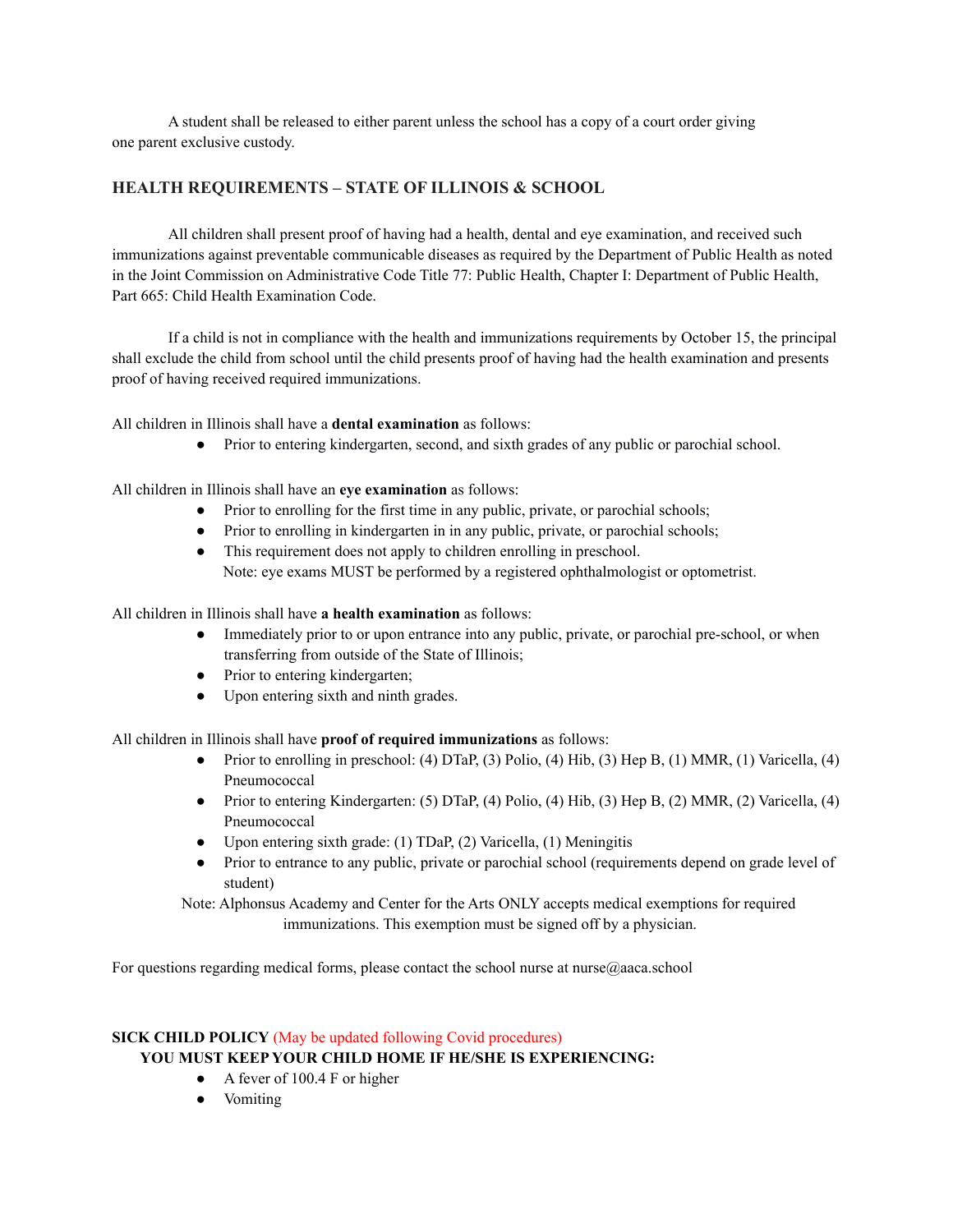- Diarrhea
- White patches on the tonsils
- Difficulty swallowing or talking
- Rash
- Red or irritated eye or eyes, which may be pink eye (conjunctivitis)
- Nasal discharge, especially if very thick or greenish in color
- Persistent cough/extreme congestion
- Live lice infestation Must be treated immediately upon discovery. We will not exclude for nits/eggs in hair but student does need to check in with nurse's office each day until clear of lice.

The school must be notified when your child is out sick. Please call the attendance line to leave a message (773-892-1397).

Notify the nurse **IMMEDIATELY** if your child has any contagious diseases such as Covid-19, chicken pox, strep throat, scarlet fever, pink eye, impetigo, mono, lice, ringworm, scabies, hand foot mouth disease etc. A letter will be sent home to the families of students in that specific class. Personal student information is kept confidential.

#### **YOUR CHILD CANNOT RETURN TO SCHOOL UNTIL HE/SHE:** (May change due to Covid)

● Has no fever without medication for 24 hours and has been cleared by a doctor and/or our school nurse.

If a student becomes seriously ill or injured, the parent or guardian is called. If a parent is not available, the persons listed on the student's emergency card are then contacted. Students will only be released to parents or guardians as listed on the emergency card. In addition, the parent or guardian must sign the student out of the school. In severe cases, the school will also call emergency services.

**Exclusion from Physical Education Classes/Recess due to injury:** Parents should send a doctor's note to the nurse and teacher.

#### **Medication Policy:**

According to State Law, it is only permissible for school personnel to dispense medication under the following conditions:

- 1. Written permission is required from the parent or guardian of a student requesting that the school cooperate with the directions of the current prescription. All medications will be kept with the school nurse in a secured cabinet.
- 2. All medication must be brought to the Nurse's office in a pharmacy-labeled container, or original over-the-counter container. A physician's order must accompany any over-the-counter medication such as aspirin, Tylenol or cough medications. Medications that come in the form of an ointment must be applied by the parent.
- 3. For your child and the safety of all students, all medication must be brought to and kept in the school nurse's office. Students are responsible to report to the nurse's office at the proper time to take their medication.
- 4. The school grants permission of self-administration and self-carry of asthma medication and/or epinephrine auto-injectors.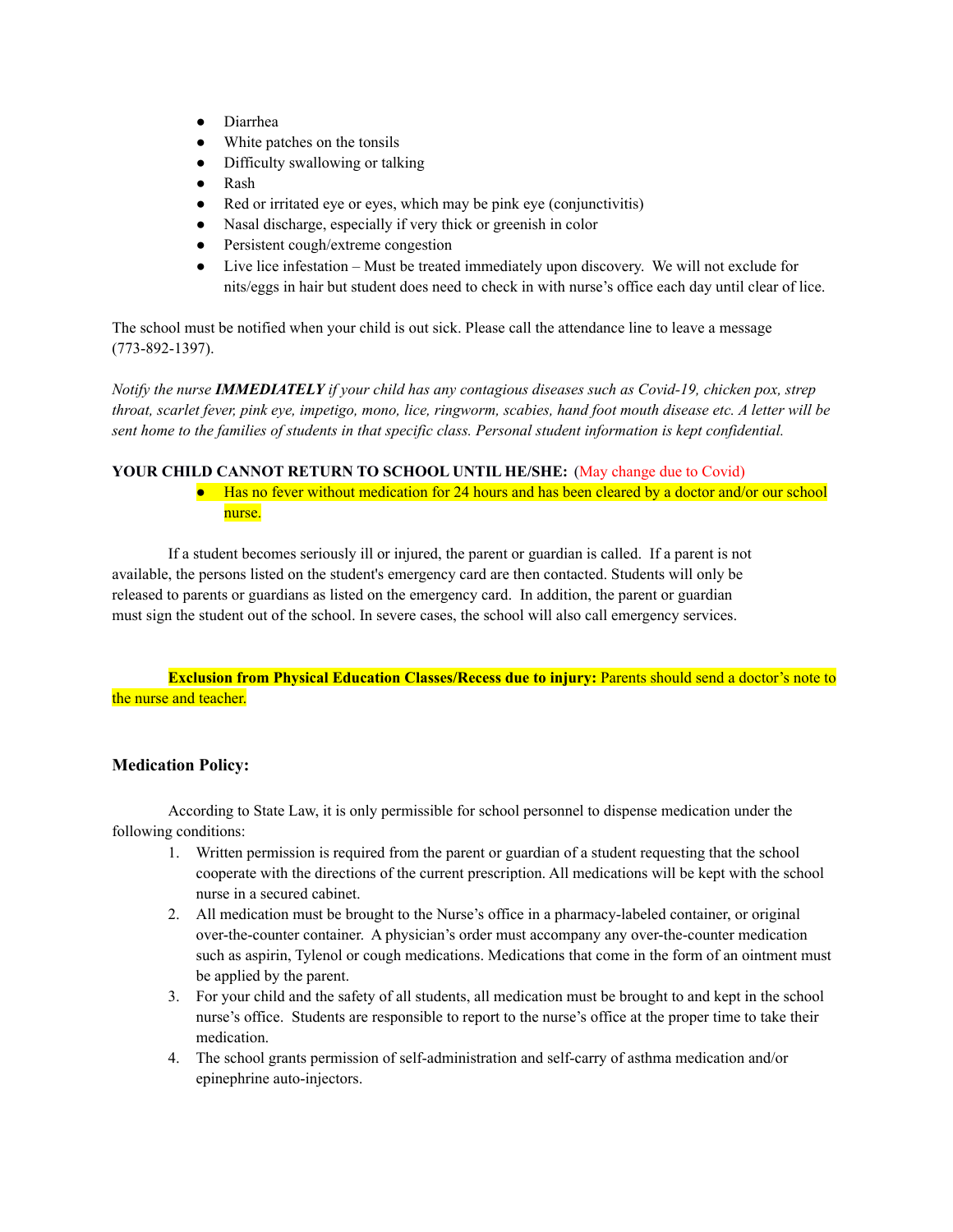5. The school grants permission of administration of undesignated epinephrine auto-injectors or opioid antagonists.

#### **Administration of Medical Cannabis:**

Students are ont able to use or possess cannabis in our school except in accordance with the law and school policy. If a parent/guardian of a student who demonstrates his/her son or daughter is a "registered qualifying patient" and has an individual who is a "registered designated caregiver" both of whom hold medical cannabis registry identification cards, then the parent/guardian or designated caregiver must be permitted to administer a medical cannabis product to the student (no-smoking, non-vaping form) at school.

A parent or guardian or other individual may not administer a medical cannabis product in a manner that, in the opinion of the school, would create a disruption to the school's educational environment or would cause exposure of the product to other students.

## **MENTAL HEALTH PROTOCOL**

AACA takes all indications of self-harm, suicidal thoughts and other significant mental health concerns seriously. When we have concerns about your child's emotional well-being we may ask for your child to receive a mental health assessment from a licensed mental health professional (licensed clinical professional counselor, licensed clinical social worker, psychologist or psychiatrist) prior to the continuation of academics and co-curricular activities at AACA. Below are the steps parents should follow to determine the most appropriate level of support for your child and to coordinate a smooth re-entry back to AACA:

- 1. Arrange for your child to be assessed by a licensed mental health professional as soon as possible. We can help provide referrals to clinicians, agencies, hospitals and services who may be able to assess your child.
- 2. Follow the recommendations provided by the clinician, which may include but is not limited to: outpatient therapy, partial or inpatient hospitalization and/or medication management.
- 3. Sign a consent for release of information and arrange for the clinician to share the recommended treatment plan with the school counselor to coordinate your child's re-entry back to school.
	- Student/family confidentiality is adhered to as dictated by the Ethical Code of the American School Counselor Association
	- All documentation should be faxed or emailed to the attention of the school counselor
- 4. If the assessment and recommended treatment plan results in an immediate return to AACA, please see #6 below.
- 5. If the assessment results in a recommended extended absence from AACA, please contact the school counselor to communicate the preliminary treatment plan as outlined by the clinician. The school counselor, working with the academic liaison in AACA's Student Support Team (SST), will communicate with any treatment facility and our faculty to collaborate on the therapeutic and academic needs for your child. The school counselor will coordinate the provision of necessary information for your child's return to learn in a sensitive and confidential manner.
- 6. Re-entry back to AACA academics and co-curricular activities requires the following written statements from the evaluating clinician, which can be shared via fax or email to the school counselor:
	- Evaluation Date and Outcome/Diagnosis
	- Safety Statement: the student is not at risk of self-harm or of harming others and it is appropriate for the student to return to AACA.
	- Therapeutic recommendations, treatment plan, discharge summary and a plan for the transition back to the school environment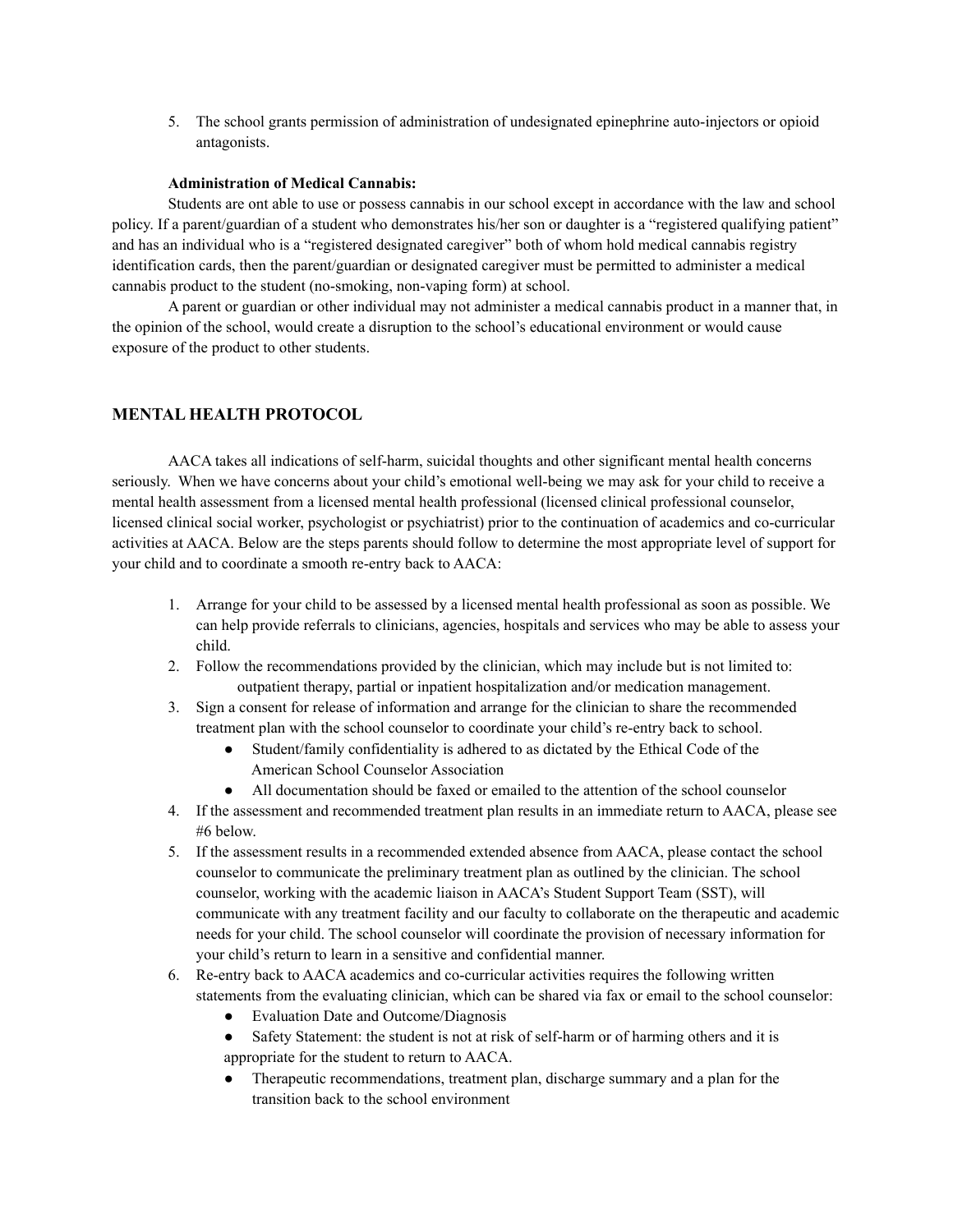- 7. Upon receipt of documentation, the school counselor will schedule a Re-Entry Meeting.
	- This meeting will include the student, parent or guardian, principal and the school counselor. Please know other stakeholders may attend this meeting if needed.
	- The purpose of this meeting is to review the recommendations from the assessment and treatment plan in an effort to determine the most effective support system for your child's continued care both inside and outside of AACA. Based on concern AACA has about your child's continued personal well-being, our *Therapeutic Behavioral Agreement* must be reviewed, agreed to and signed during this meeting.
	- Once all aspects of the Re-Entry Meeting are accomplished and meet expectations, your child is authorized to return to classes and co-curricular activities.
- 8. Following the Re-Entry Meeting, the school counselor will schedule a meeting to review the Academic Recovery Plan which identifies the school work that needs to be made up.
	- This meeting should include the student, parent or guardian, the school counselor, teachers and all other appropriate faculty or staff members as needed.
	- The purpose of this meeting is to allow the student and their parents/guardians an opportunity to share details and provide an update about the cognitive, physical, social, emotional and academic challenges associated with the extended absence. In addition, all stakeholders should review and discuss the official Academic Recovery Plan as the student has been allowed to return to learn.

## **PARENT-TEACHER CONFERENCES**

AACA welcomes parents and offers opportunities for formal and informal parent-teacher conferences. If teachers are not available when a parent calls, teachers will return a call to the parent (within 24 hours).

Regular parent-teacher conferences are scheduled at the end of the first and second trimester. Teachers set up their appointment schedules, providing parents the selection of a preferred day/time. If parents are not able to attend at the scheduled time, they are asked to call the teacher to arrange another appointment.

Parents are encouraged to contact the teacher if a problem, misunderstanding, or concern occurs. Parents should attempt to resolve issues with the student's teacher first. Most concerns can be effectively addressed in this manner. Parents are asked to call the school to make an appointment with the teacher for either a telephone conference or an in-school meeting, as opposed to arriving without an appointment. If the teacher has been contacted and no resolution is achieved, parents may then make an appointment with the principal to review the issue and resolve the concern.

#### **PEANUT-/TREE NUT-AWARE SCHOOL**

Due to the prevalence of numerous allergies, the goal at AACA is to maintain a nut free environment. It is critical to review labels to ensure that products brought into the school do not contain nuts, and also were NOT PRODUCED in facilities that process nuts. Please check ingredients lists carefully and look on the label for phrases like these: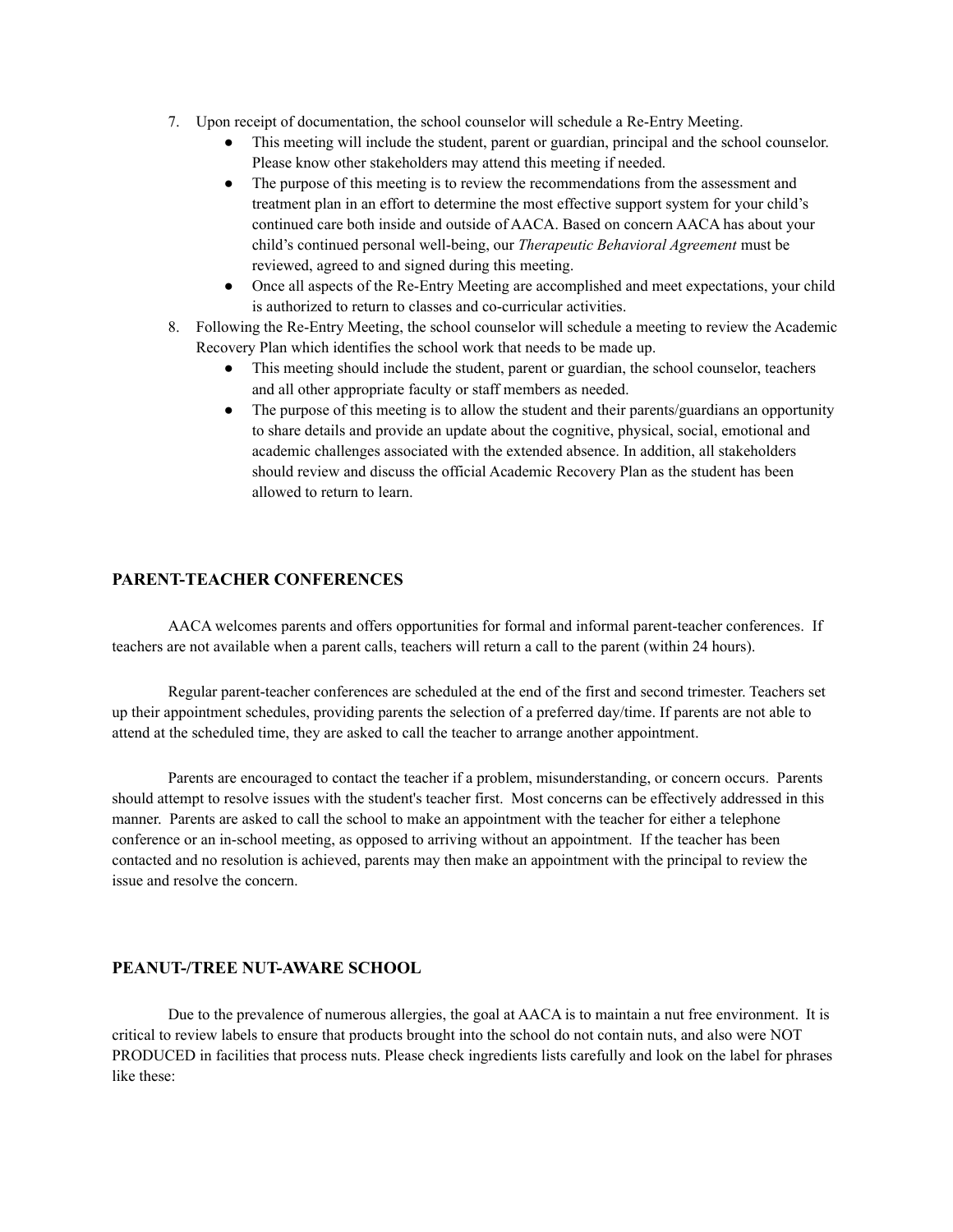- "may contain nuts"
- "produced or shared on equipment with nuts or peanuts"
- "produced in a facility that also processes or handles nuts"

We cannot stress enough the importance of label reading every time you purchase and pack. All snacks that contain peanuts and/or tree nuts, and their derivatives, are unsafe for students and staff with allergies. Any such snacks will not be permitted to be consumed by a student while at school.

## **PRAYER AND LITURGY**

Since Christian values and living are our priority, the habit of daily prayer is fostered in the classroom. A routine of prayer before class in the morning and again before dismissal is followed. Grace before meals is said before going to the lunchroom.

Students in Gr. 1-8 will attend the parish 8:30 a.m. Mass weekly on Fridays. Depending on continued Covid protocols, parents are welcome to join us for mass on those days. Starting in January, kindergarten students will also attend Mass with the whole school.

#### **PRESCHOOLAGE REQUIREMENTS**

Age requirements are those of Illinois State law which states that a Kindergarten student must be five years old and a First Grade student must be six years old on or before September 1 of the current year in order to be eligible for admission.

Students who seek entry into our program who are 5 on or before September 1 will be directed to submit a kindergarten application. Students entering our preschool program who turn 3 on or before September 1st will be a first year preschool student and students who turn 4 on or before September 1st will be considered a second year preschool student (even if they are new to AACA).

## **RECESS EXPECTATIONS**

#### **RECESS THEMES**

- Play SAFELY
- Play FAIRLY
- Play TOGETHER
- Play FOR FUN

#### **CORE VALUES**

As in the classroom, all students are expected to follow our set of core values during recess. (adapted from *[Playworks](http://www.playworks.org/)*)

- RESPECT: Do unto others as you would have done to you.
- INCLUSION: All students are able to play together, and students are encouraged to include their peers.
- HEALTHY PLAY: Engage in physically, emotionally, and socially positive behavior.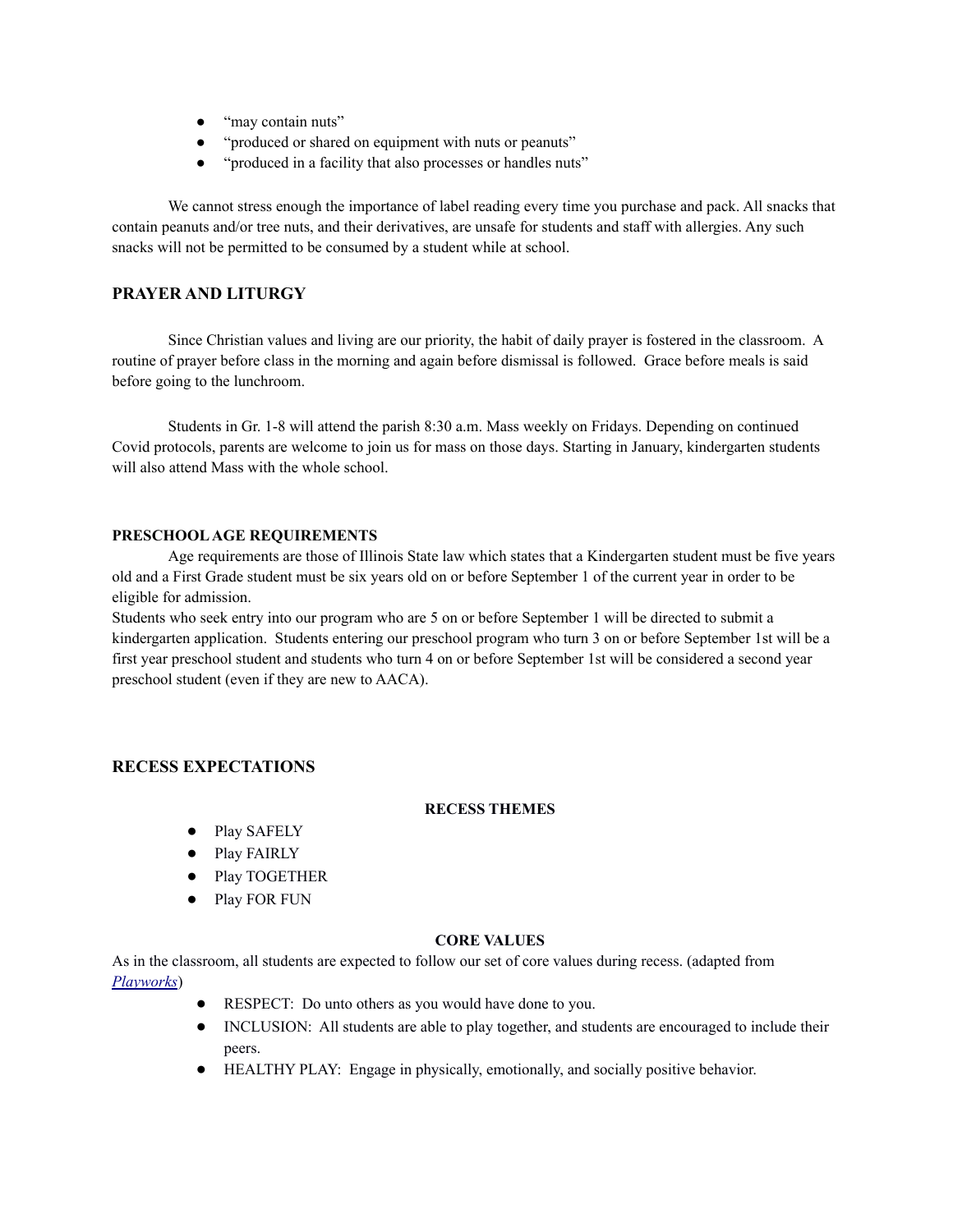● HEALTHY COMMUNITY: A group of students to which you feel a positive connection and share similar goals for play.

#### **RECESS RULES**

The following playground rules will ensure that all students are able to support the recess Core Values. Please refer to the rules posted outside, near the play structures, for more detailed equipment instructions.

- Follow the signals and commands of recess supervisors
- Walk and run safely
- Stay within boundaries
- Play each activity in the specified zone
- Help other students
- Line up when you hear the whistle/signal to end recess

#### **RECESS – OUTDOOR WEATHER WATCH/CONDITIONS**

Our target temperature threshold for outdoor recess is  $20 \text{F}$  (without wind-chill). However, we may go slightly above or below that temperature depending on other weather circumstances. The decision to take students outside for recess that day will be made each morning based upon current conditions at school. Students are required to have coats, gloves/mittens, and hats during outdoor recess in the winter season. If the temperature is 50 degrees or below, students must have a coat on to go outside. Sweaters/sweatshirts alone will not be permitted.

## **REPORT CARDS**

AACA creates standards based report cards for tracking and reporting student progress. The standards come from the Common Core State Standards (CCSS). Utilizing multiple assessments throughout the learning process, teachers gather student data to determine where to take the learning and how well students have achieved the learning. Ratings (1-4) of each assessed standard are assigned by the teacher primarily using the evidence of student understanding. Teachers strive to best represent what a child truly learns -- mastery -- as well as providing an understanding of a child's emerging and developing knowledge of the standards.

Report cards for all trimesters will include one narrative portion on the addendum sheet. This narrative will include teachers' observations and goals concerning student progress with behavior and executive functioning over the course of the year. In content areas and specials, the report card will show a rating for each standard assessed during that grading period. Other methods of communication about student progress, both academic and behavioral, may include conferences, meetings, emails, weekly newsletters, and informal conversations.

## **REPORTING CHILD ABUSE**

The State of Illinois, by law, requires school personnel to inform the Department of Children and Family Services (D.C.F.S.) of any allegation or suspicion of child abuse or neglect. All of our staff are trained mandated reporters.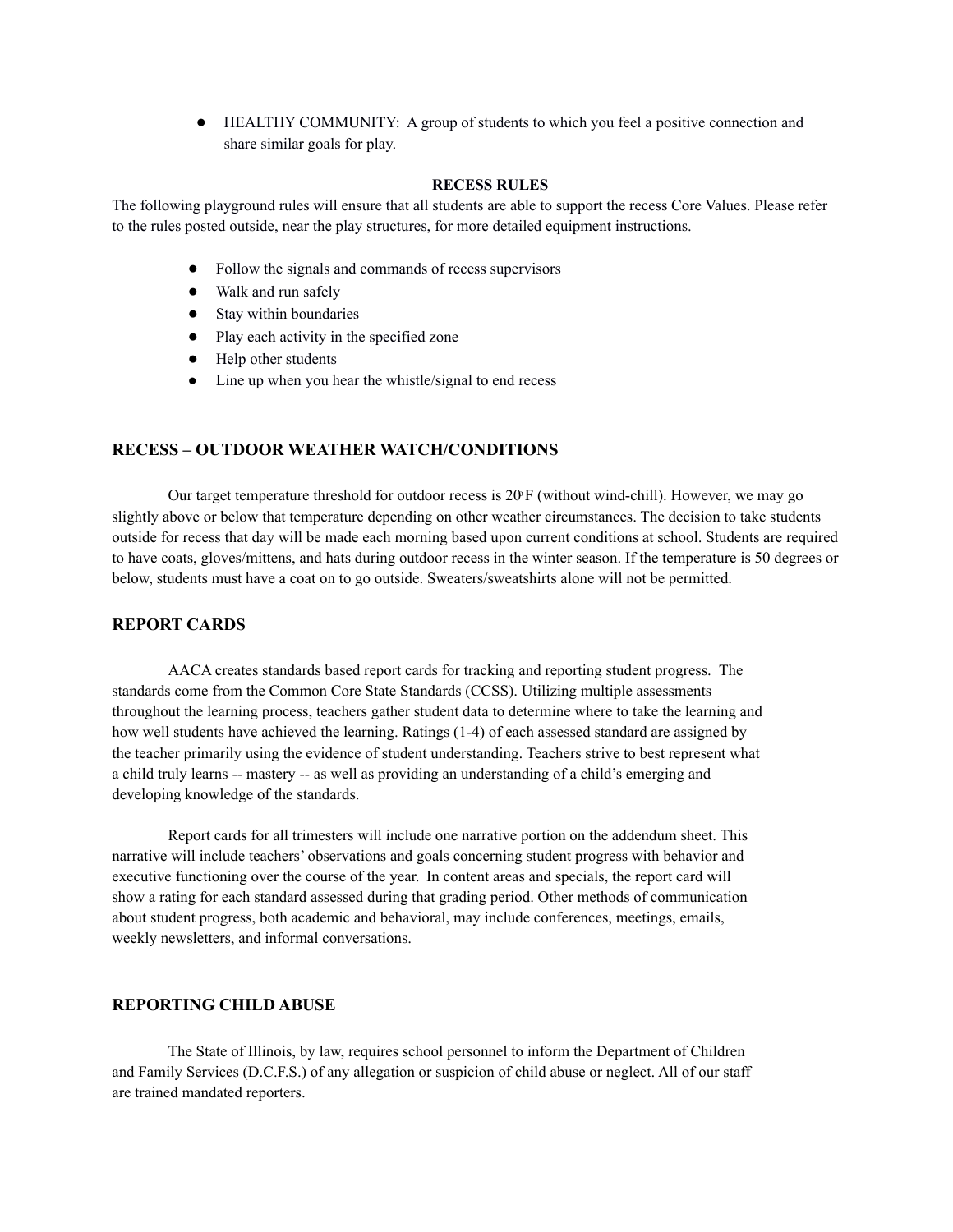## **SAFETY DRILLS**

Throughout the school year we will practice several types of safety drills so that teachers and students are prepared in the event of an emergency. At the beginning of the school year, practice drills will provide opportunities to become familiar with necessary procedures. Each classroom teacher will lead their students in the process so that quiet and order are maintained during all safety drills. Evacuation (Fire) drills will be held monthly, typically with the assistance of (and at the discretion of) the Chicago Fire Department. Shelter-in-place (Tornado) and Lockdown drills will be held several times during the year. At times, local emergency responders may assist the school in the execution of safety drills. Any volunteers or visitors will be instructed to follow the same procedures. The building will be evacuated according to the posted plan.

## **SCHEDULE**

Schedules differ by grade level and will be provided by teachers the first week of school.

#### **SCHOOLADVISORY BOARD**

The AACA School Board is comprised of a body of parish and school representatives, up to twelve in number. The School Board also serves as a representative constituency offering advice and support in the administration and management of the school.

The School Board shares in the teaching mission of the Church. Its primary concern is keeping the vision of creating and maintaining an educational community where Christian culture and knowledge, enlightened and energized by faith, is shared among teachers, students, and parents in a spirit of Christian love, hope, and freedom.

The School Board's purpose is to develop, define, and implement the policies which govern the operation of the school, subject to the limitations of Parish and Archdiocesan regulations. It has the authority, together with the Pastor, to hire the Principal of the school. It reviews and advises in the Principal's preparation of the School Budget and sets the Tuition Rates with the Pastor and Principal. Fundraising projects to support the school's operations are a major activity of the Board, along with promoting community interest and involvement in the educational program of the school. Publicity and Public Relations are another key and ongoing task of the School Board, particularly in the recruitment of new students and in stimulating important community recognition and support. Ordinarily, the School Board meets once a month, usually the first Monday of the month. Parents are very welcome and are encouraged to attend and take an active part in promoting and supporting AACA.

#### **SCHOOL DIRECTORY and DISTRIBUTION LISTS**

As members of an educational and parish community, it is common practice to issue a directory of students and parents, with email addresses, residence addresses, and phone numbers. The purpose of such a directory is to build community and to foster relationships among our school families.

The online school directory is password-protected and only accessible to faculty and to parents with children currently enrolled at AACA. Those who receive this directory are to see to it that the information is used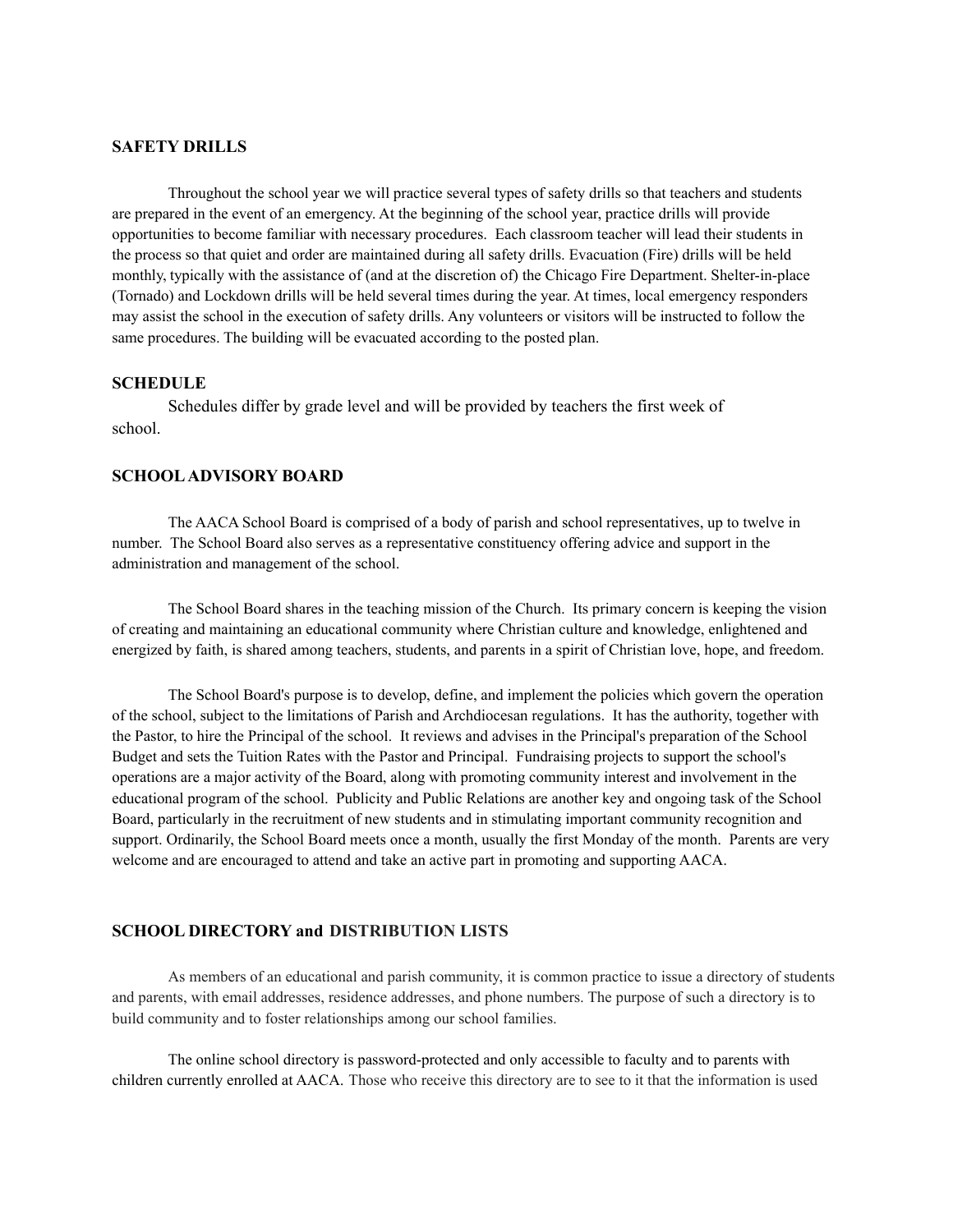responsibly, and only for appropriate school- and community-related purposes. Users are prohibited from using the directory for business- and/or political-related purposes.

Alphonsus Academy  $&$  Center for the Arts aims to be compliant with the CAN-SPAM act, a law that sets the rules for organization email. As such, AACA does not provide contact information to third-party businesses, including family-owned businesses or school sponsors, for marketing purposes.

Suspected or known violations of this policy should be reported to the school's Chief Advancement Officer or Principal. Alleged violations will be evaluated by the appropriate AACA staff members. Parents in violation of the school's directory policy may have their directory access revoked.

Parents who wish to opt-out of having contact information included in the School Directory must provide a written or emailed request to the school's Advancement Team. Doing so will not remove your contact information from internal school communication mediums.

#### **SEARCH AND SEIZURE**

AACA, acting in loco parentis, retains the right to search for and seize illegal substances (such as drugs) or objects (such as weapons) when there is a reasonable belief that such material is in the possession of a student.

Students found in possession of such material will be subject to disciplinary procedures which may include suspension and/or expulsion. In order to provide students and employees with a safe environment, the school reserves the right, at its discretion, to conduct inspections of school property and the property of students and visitors on the school premises. Included within this policy is the right to inspect the following: lockers, knapsacks, briefcases, bags, gym bags, vehicles on the school premises, clothing (with appropriate safeguards for the individual's personal privacy) and desks.

#### **SENDING MONEY TO SCHOOL**

Students should only bring to school any money needed for school that day. All students are responsible for their own money.

Money sent to school should be in a sealed envelope that is clearly labeled with the student's name, teacher's name, amount of money, and what the money is for. In short, money or valuables should never be left in desks. AACA cannot be and is not responsible for lost or stolen items.

#### **SEXUAL HARASSMENT**

Sexual harassment by one employee of another, by an employee of a student, by a student of an employee, or by one student of another is unacceptable conduct. Employees or students who engage in any type of sexual harassment will be subject to appropriate discipline, which may include suspension and/or dismissal, or communication with law enforcement.

Retaliation in any form against an employee or student who exercises his or her right to make a complaint under this policy is strictly prohibited and will itself be cause for appropriate disciplinary action. Any employee or student who knowingly makes false charges against an employee or a student in an attempt to demean, harass, abuse, or embarrass that individual will be subject to the sanctions for misconduct set forth above.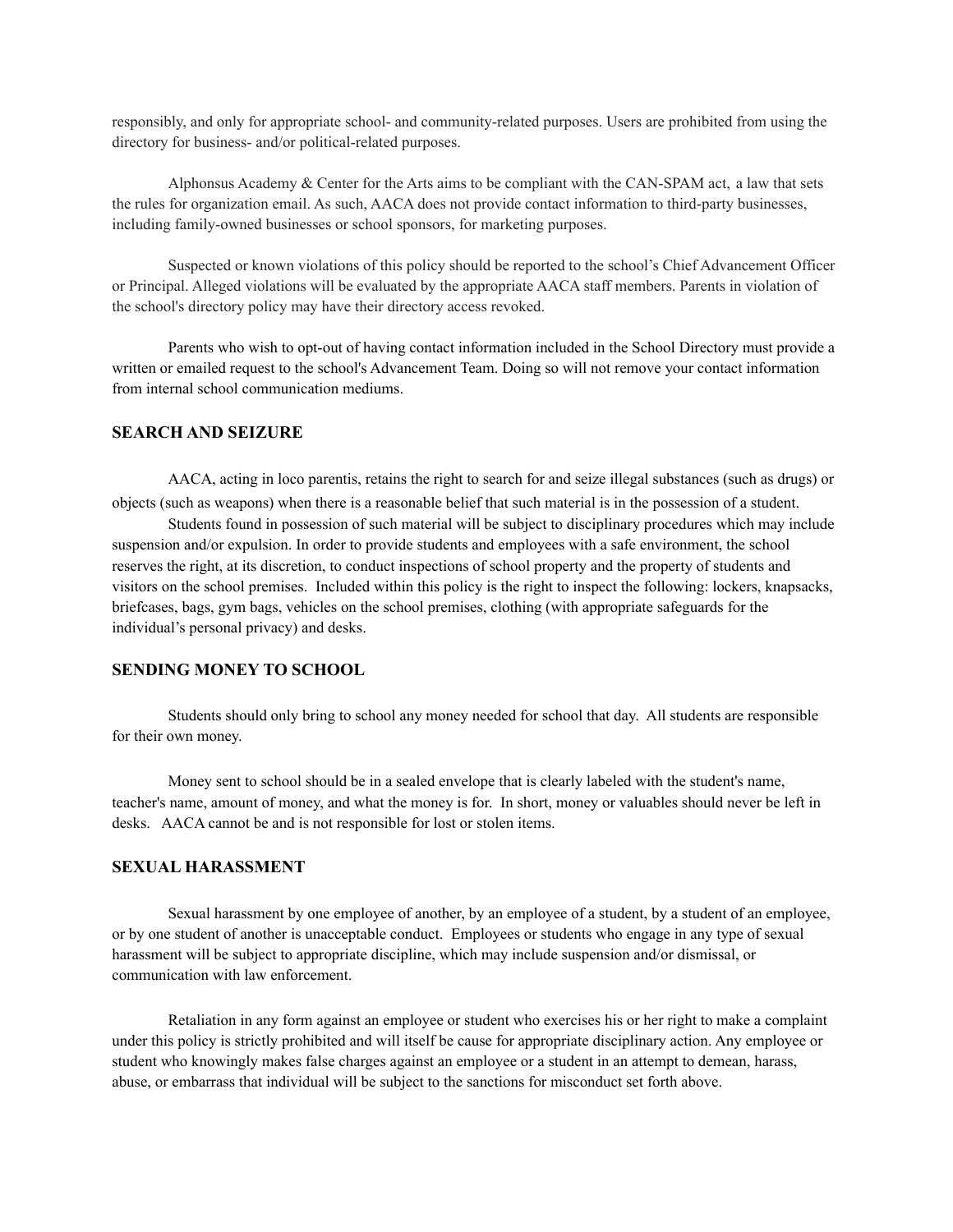## **SPECIAL OCCASION FOOD**

#### **BIRTHDAY TREATS**

Students may bring birthday treats into school. Treats must be provided for every student in the classroom and may not contain or be made in a factory that contains nuts or tree nuts.

#### **CLASSROOM HOLIDAY PARTIES**

Special treats may be allowed to celebrate special holidays. Classroom teachers and Classroom Coordinators will consult about the menu for class parties to ensure that the majority of foods served are both healthy and nutritious.Treats must be provided for every student in the classroom and may not contain or be made in a factory that contains nuts or tree nuts.

#### **Classroom Snack:**

Teachers will reach out individually to their classrooms/grade levels if snack is permitted in the grade level.

## **STUDENT DISCIPLINE CODE**

As a Catholic educational community, we believe in the discipline that respects the dignity of the individual and promotes Christian values, concern for others, and the acceptance of responsibility for one's actions. As members of the Alphonsus Academy community, students are expected to display a positive attitude towards their education and behave in a manner that enhances the learning process.

Our goal at AACA is to resolve any conflict in a positive, supportive manner. Teachers use Responsive Classroom and Positive Discipline in combination with Social Emotional Learning to create and maintain a positive environment of learning and growth. In some instances, in order to best support our students, other interventions and accommodations need to be put in place. This plan was constructed as a way to support each individual student through behavioral concerns that stretch beyond the scope of our classroom management plans. Through all steps of this process, we are dedicated to providing assistance to students to aid them in reaching their goals.

#### **AACA Expectations:**

Each year, classrooms build out their own expectations in collaboration with students as part of Responsive Classroom. Our school expectations are general and work to encompass all of the classroom expectations. School expectations are:

- 1. Respect all people and property.
- 2. Keep your hands to yourself.
- 3. Be kind in your words and actions
- 4. Allow everyone to learn
- 5. Individual Classroom expectations

| Tier I                                           |                      |                                                |                                                                              |                                                                                       |
|--------------------------------------------------|----------------------|------------------------------------------------|------------------------------------------------------------------------------|---------------------------------------------------------------------------------------|
| <b>Intervention</b>                              | <b>Adult Manager</b> | Location                                       | <b>Description</b>                                                           | <b>Parent Communication Details</b>                                                   |
| Positive<br>Discipline/Responsi<br>ve Classroom. | Teachers/Assistants  | Gen ed classroom, Specials<br>Classrooms, etc. | Regular Classroom<br>management system. Can<br>include interventions such as | No communication needed until<br>the next step is imminent, then<br>email to parents. |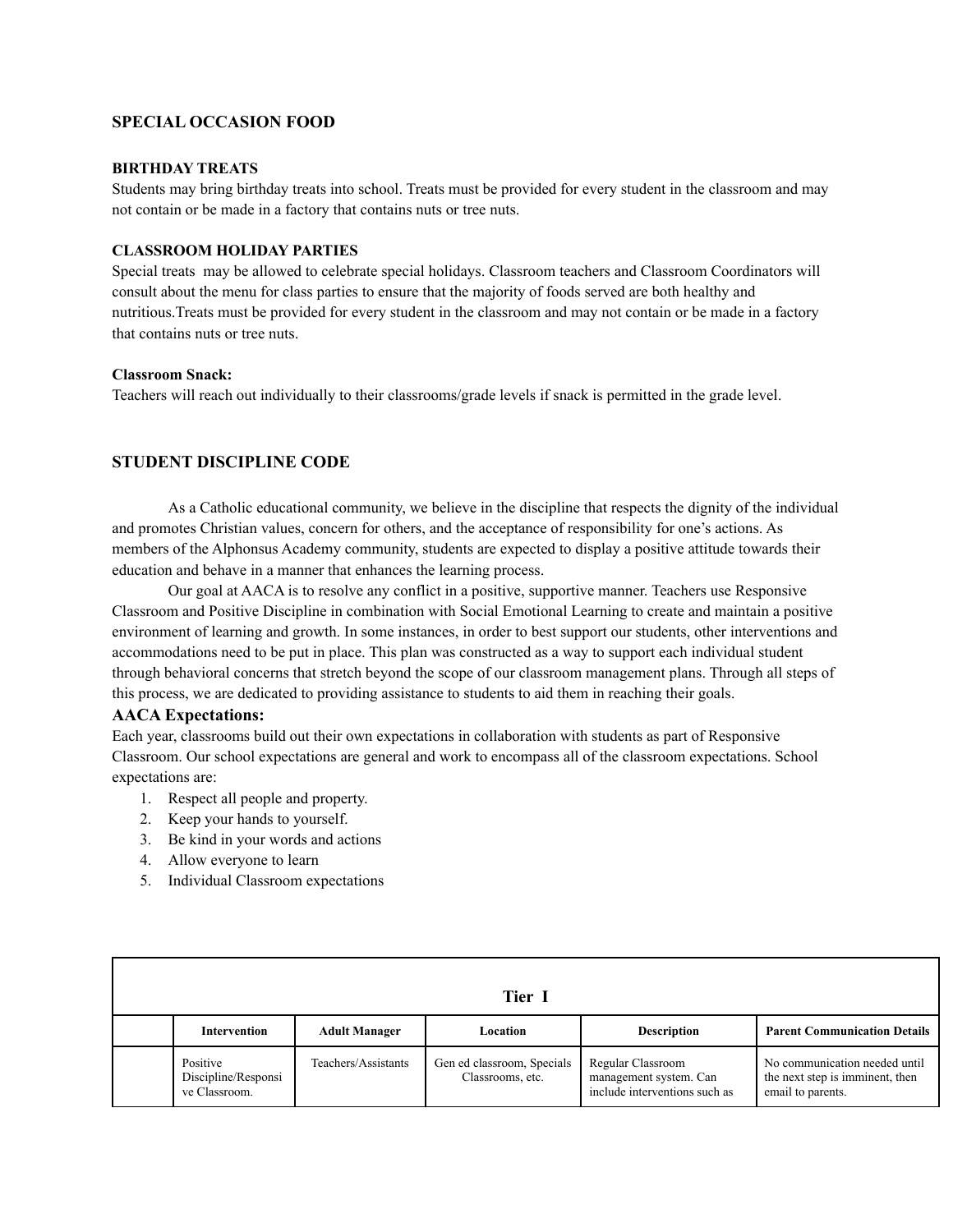|                                                           |                                                                     |                                                                                        |                                                | switching desks, taking breaks,<br>logical consequences, etc).<br>Does not move directly to<br>step two after one instance.                                                                                |                                                                                         |
|-----------------------------------------------------------|---------------------------------------------------------------------|----------------------------------------------------------------------------------------|------------------------------------------------|------------------------------------------------------------------------------------------------------------------------------------------------------------------------------------------------------------|-----------------------------------------------------------------------------------------|
|                                                           | Last<br>Redirection/warning                                         | Teachers/Assistants                                                                    | Gen ed classroom, Specials<br>Classrooms, etc. | Specific redirection to stop<br>behavior                                                                                                                                                                   | Email to keep parents informed<br>that behavior is becoming a<br>concern.               |
| 3. Can<br>be used<br>intercha<br>ngeably<br>if<br>needed. | Chillout Space<br>(Hallway with<br>assistant)                       | Teachers/Assistants                                                                    | Gen ed classroom, Specials<br>Classrooms, etc. | Student goes to a space within<br>the classroom to calm down if<br>needed, relax and reset, does<br>age appropriate reflection                                                                             | Parent Email from teacher,<br>Student reflection, sent home,<br>signed, and returned.   |
|                                                           | <b>Buddy Classroom</b>                                              | Teachers/Assistants                                                                    | Gen ed classroom, Specials<br>Classrooms, etc. | Students go to a different<br>classroom to reflect away from<br>the classroom environment<br>where behavior is initiated.                                                                                  |                                                                                         |
| $\overline{4}$ .                                          | Send out - class                                                    | Administration Team<br>(principal/assistant<br>principal/SST/<br>counselors if needed) | <b>Administration Team</b><br>Offices          | Student reflects with the admin<br>member. Student remains in the<br>office remainder of the class<br>period.                                                                                              | Parent Phone Call                                                                       |
| 5.                                                        | Send out-remainder<br>of day                                        | Administration Team<br>(principal/assistant<br>principal/SST/<br>counselors if needed) | <b>Administration Team</b><br>Offices          | Student reflects with the admin<br>member. Student remains in the<br>office remainder of the day                                                                                                           | Parent Phone Call                                                                       |
| 6.                                                        | Out of School<br>Suspension (Three<br>times through Steps<br>$1-5)$ | Administration                                                                         | Home                                           | The student does daily school<br>work from home while the<br>team works to set up the plan to<br>move the student to Tier II with<br>the increased intervention to<br>support the student<br>behaviorally. | Phone call to initiate immediate<br>pickup. Meeting to discuss move<br>to Tier II plan. |

|                         |                                              | <b>Tier II</b>                                                                                                             |
|-------------------------|----------------------------------------------|----------------------------------------------------------------------------------------------------------------------------|
| Intervention            | <b>Adult Manager</b>                         | Description                                                                                                                |
| <b>Behavior Tracker</b> | Teachers/Check in Check out<br>(CICO) Person | Moving to Tier II means that interventions in a Tier I setting have not worked<br>and the negative behavior is continuing. |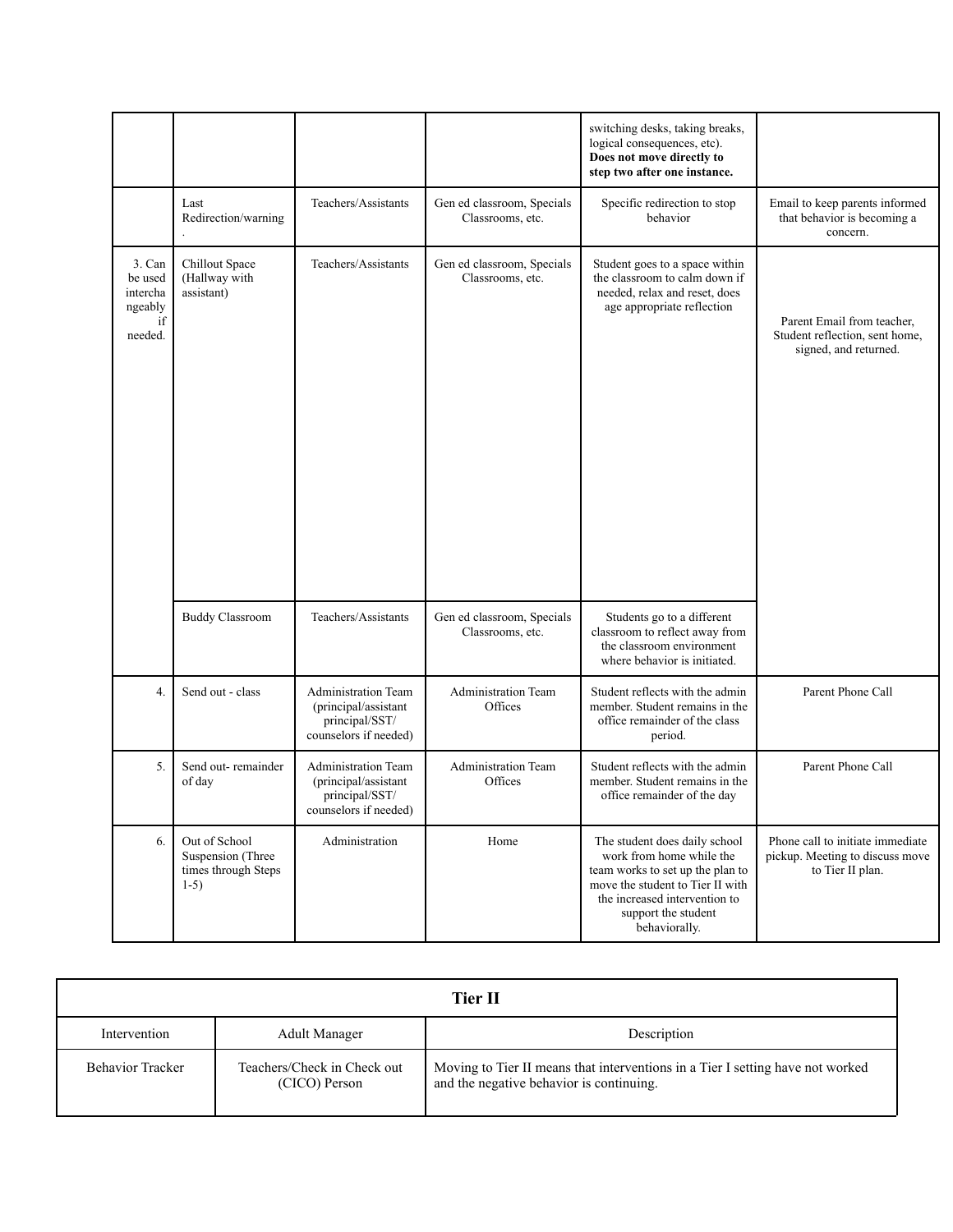|  | In this situation, the student is moved to a tracker. The tracker lays out goals,<br>interventions, and accommodations for the student to support making the correct<br>choices. Those interventions could be anything from taking a break to meeting<br>with counselors. Trackers are age appropriate and vary in content for individual<br>students. Students will also be given a Check in Check out (CICO) person. This<br>is a trusted adult in the building that will check in with the student at the<br>beginning of the day and check out with the student at the end of the day. This<br>person will also communicate with parents on a daily basis. The CICO person<br>will be chosen by the school and family.<br>Trackers have positive incentives at school and at home. Examples include a<br>positive text home or 5 minutes of computer time at the end of the school day.<br>Trackers will also have firm limits. If limits are met, additional consequences<br>may be given. Examples include logical consequences, in school, and out of<br>school suspensions.<br>Trackers will have set timelines. At the end of the timeline, the team will meet to<br>discuss progress. At this time, a student may return to Tier I, remain at Tier II for |
|--|---------------------------------------------------------------------------------------------------------------------------------------------------------------------------------------------------------------------------------------------------------------------------------------------------------------------------------------------------------------------------------------------------------------------------------------------------------------------------------------------------------------------------------------------------------------------------------------------------------------------------------------------------------------------------------------------------------------------------------------------------------------------------------------------------------------------------------------------------------------------------------------------------------------------------------------------------------------------------------------------------------------------------------------------------------------------------------------------------------------------------------------------------------------------------------------------------------------------------------------------------------------------|
|  | an additional timeline, or move to Tier III.<br>In addition, if a student received three in school suspensions and one out of<br>school suspension, they will automatically be moved to Tier III.                                                                                                                                                                                                                                                                                                                                                                                                                                                                                                                                                                                                                                                                                                                                                                                                                                                                                                                                                                                                                                                                   |

| <b>Tier III</b>                                                                                                                                                                                                                                                                                                                                                                                                                                                                                                                                                                  |  |
|----------------------------------------------------------------------------------------------------------------------------------------------------------------------------------------------------------------------------------------------------------------------------------------------------------------------------------------------------------------------------------------------------------------------------------------------------------------------------------------------------------------------------------------------------------------------------------|--|
|                                                                                                                                                                                                                                                                                                                                                                                                                                                                                                                                                                                  |  |
| Intervention<br><b>Adult Manager</b><br>Description                                                                                                                                                                                                                                                                                                                                                                                                                                                                                                                              |  |
| <b>Behavioral</b><br>Administration<br>A school team composed of administration, teachers, counselors, our student<br>services team (SST), and parents will meet to create a behavioral<br>Agreement/Contract<br>agreement/contract.<br>The agreement will include goals for the student, interventions and<br>accommodations to support the student in achieving these goals, and a<br>specific timeline in which these goals need to be met. If the student does not<br>meet the goals in the defined amount of time, a hearing will occur which<br>could result in expulsion. |  |

Additional Notes regarding this plan:

- 1. This plan is not interchangeable with the bullying plan.
- 2. Students with IEPs, 504s, or Private Evaluations may have a different action plan based on goals outlined for them in their evaluation.
- 3. There are some behaviors that are considered immediate suspension or expulsion, based on severity. These behaviors include, but are not limited to:
	- a. Physical violence or threat of physical violence
	- b. Possession of drugs or drug paraphernalia on school property or at school events
	- c. Sexual harassment or sexual assault
	- d. Possession of alcohol on school property or at school events
	- e. Possession of weapons on school property or at school events
	- f. Using technology or social media in a severely inappropriate way, including threats involving weapons or violence toward themselves or others, drug or alcohol usage, or instances or threats of breaking the law.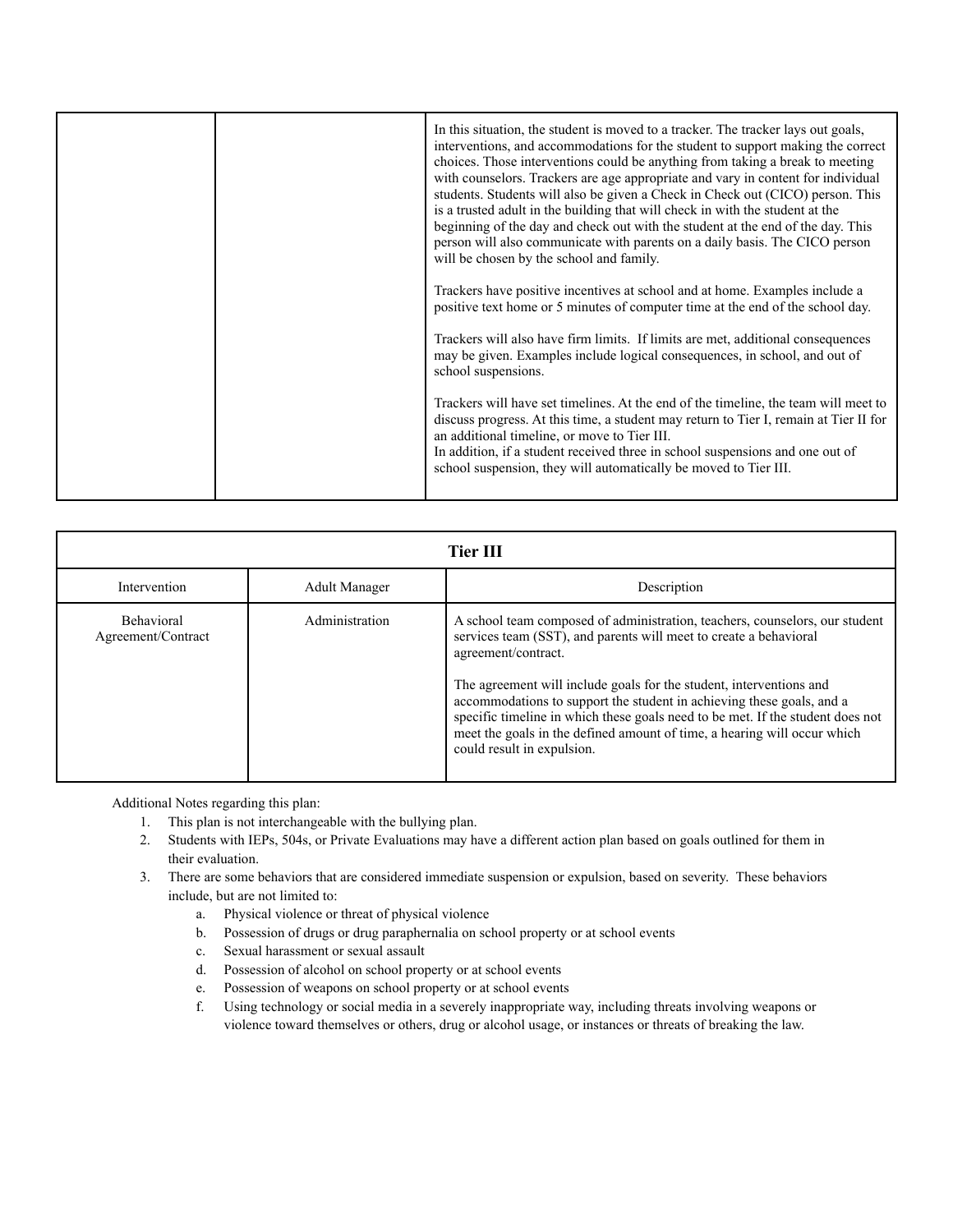## **STUDENT RECORDS**

Parents have the right to inspect their child's permanent records, which includes report cards, health records, accident reports and attendance records. Parents may call the school office to make an appointment for this purpose.

## **REQUESTS OF TEACHERS TO COMPLETE FORMS FROM OUTSIDE CLINICIANS**

Outside clinicians frequently ask for data to be provided by a classroom teacher. All forms submitted to school must be submitted directly to the Learning Specialist. If you wish to deliver these forms to the school office, please place them in a sealed envelope marked "Confidential to the Learning Specialist." Please enclose a self-addressed stamped envelope, addressed to the outside clinician. Forms will not be returned to parents. Clinical forms will be mailed directly to the outside clinician. Teachers will be asked to try and complete forms within a period of one week.

In order for school to be able to provide confidential information to an outside source, parents will be asked to sign a "Release" in order for school and the outside clinician to be able to share information about your student. The releases are available in the school office.

#### **RECOMMENDATIONS**

AACA is supportive of both the academic and the personal needs of all our students and their families. Likewise, AACA expects families to be responsive to reasonable requests made of families, to provide the additional support a student may need outside of school, or to obtain a clinical assessment to determine the reason for underachievement. AACA has a history of collaborating with outside clinicians and parents, to understand the special needs of students and find strategies to help students have a successful educational experience. In all cases, all of our students are held to the same academic standards for both academic performance and assessment. Although AACA does not have an alternative curriculum for students with diagnosed learning disabilities, we do provide reasonable and appropriate accommodations when requested, if those accommodations do not infringe upon the essential aspects of the AACA program of study. All students are expected to participate fully in the school program.

#### **CLINICAL ASSESSMENT**

In order for a request for accommodations to be considered, a copy of the student's written formal clinical evaluation, together with test score summary sheets and recommendations, must be submitted to school through the Principal. Assessments must meet a specific standard of clinical criteria. Upon request, AACA may provide names of qualified licensed and certified clinicians. If parents wish to use their own resources, please be certain to inform AACA in advance, so that you are provided with an evaluation protocol (description of testing to be included), to be shared with your evaluator prior to testing, so your evaluator can plan a comprehensive assessment. Clinical assessments submitted without the inclusion of specific testing instruments, that is, specific assessment of cognitive ability (both verbal and non-verbal), processing measures and achievement measures, may result in the necessity for additional specific testing before a request for accommodations can be considered. Assessment for Attention Deficit Hyperactivity Disorder (ADHD) must include the appropriate neuro-psychological measures, as well as rating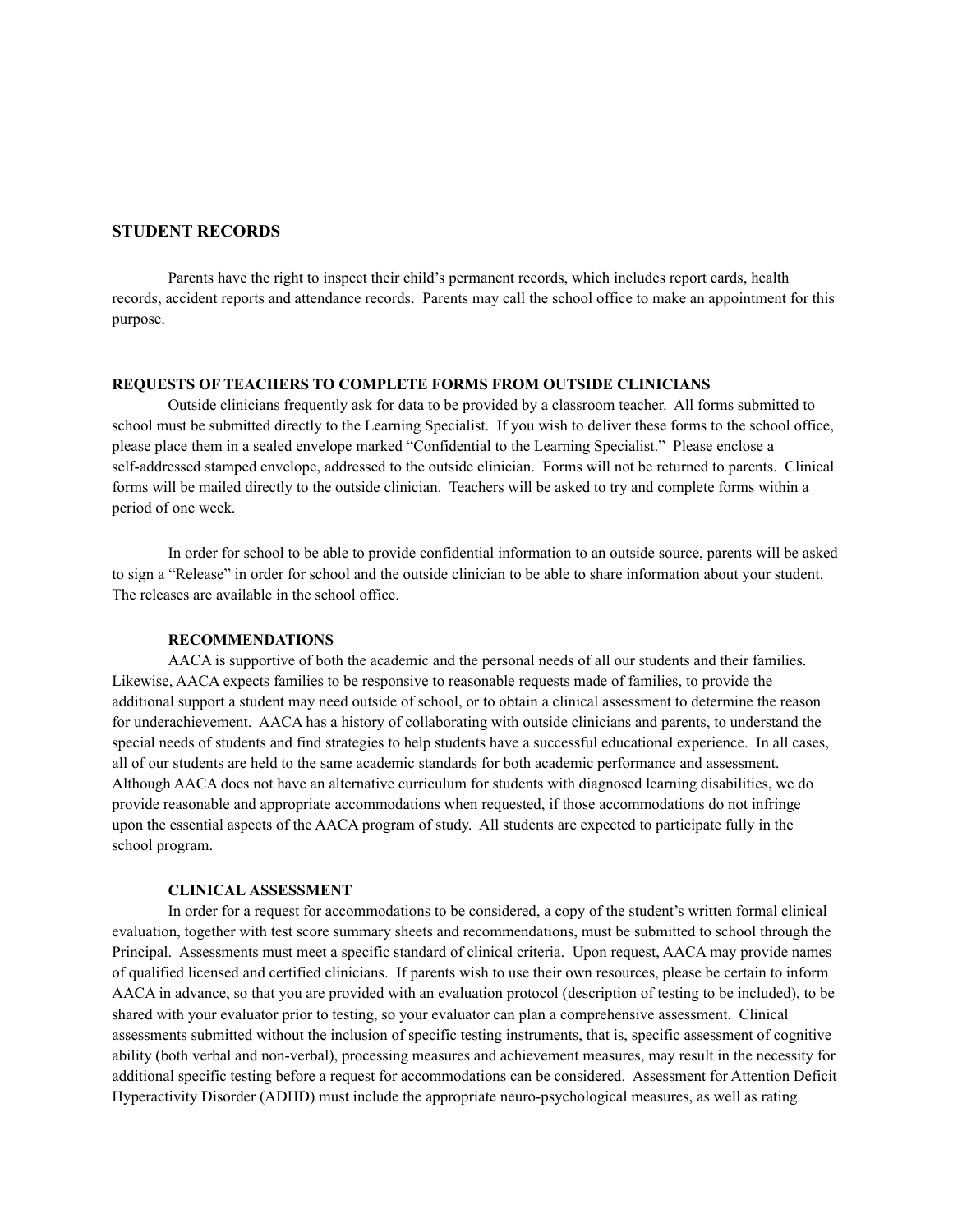scales. Evaluators' recommendations for accommodations or interventions should include a rationale based upon the diagnosis and the specific data contained within the assessment.

## **REQUESTS FOR FORMALACCOMMODATIONS FOR A STUDENT WITH A CLINICALLY DIAGNOSED DISABILITY**

Requests for accommodations must be based upon a current educational and psychological evaluation (current within three years). Parents must be willing to submit the student's evaluation to School, where it will be kept on file as long as the student is enrolled. All evaluations remain confidential and are maintained by the Learning Specialist. They are not placed in the student's cumulative record file. Accommodation requests should be made directly to the School Principal. School will review the student's history, current evaluation, current school experience, and conduct a staffing to include the parents, as well as the student's outside clinician if the parents wish to extend that invitation. Information presented at the staffing will provide the basis for consideration of any requests made by the parents. Subsequent to the staffing, school will make a determination regarding reasonable and appropriate accommodations and the administrative and academic team (Principal, Learning Specialist and School Counselor) will plan the implementation of those accommodations as well as any additional classroom strategies that may support the student. The educational plan may also include the school's request for supportive measures to be undertaken by the parents, such as interventions through an outside remediation specialist or other clinician.

## **TECHNOLOGY**

Alphonsus Academy & Center for the Arts provides technology resources to all of its students. The goal in providing these resources is to equip the students with  $21<sup>st</sup>$  century learning opportunities that build the skills necessary to succeed in the world today and in the future. Students and parents must read and agree to the AACA *Technology Responsible Use Policy* before students are able to engage in the use of technology. By utilizing technology within the school, students and parents agree to the expectations articulated in this document.

Proper behavior, as it relates to the use of computers and other electronic devices, is no different than proper behavior in all other aspects of school life. All users are expected to use the computers, computer networks, and other technology in a responsible, ethical, and polite manner. Failure to do so may result in the loss of technology privileges, as well as other behavioral consequences detailed in the previous section.

#### **CELL PHONES**

Students are not permitted to use cell phones, smart phones, or other electronic communication devices during the hours that school is in session (8:00 a.m. to 3:00 p.m.), without proper consent from school administration (principal or assistant principal). If a student is found using a cell phone without consent, the cell phone will be confiscated and will have to be picked up from the principal or assistant principal at the end of the day.

#### **CYBER BULLYING**

Neither the technology of Alphonsus Academy nor the broader Internet (whether accessed at school or away from school, either during the school day or outside of school hours) should be used for the purposes of harassment. All forms of harassment in cyberspace, often called cyber bullying, are unacceptable.

Cyber bullying includes, but is not limited to, the following misuses of technology: harassing, teasing, intimidating, threatening, or terrorizing another student or staff member by way of any technological tool, such as sending or posting inappropriate or derogatory email messages, instant messages, text messages, digital pictures or images, or website postings (including blogs) which has the effect of: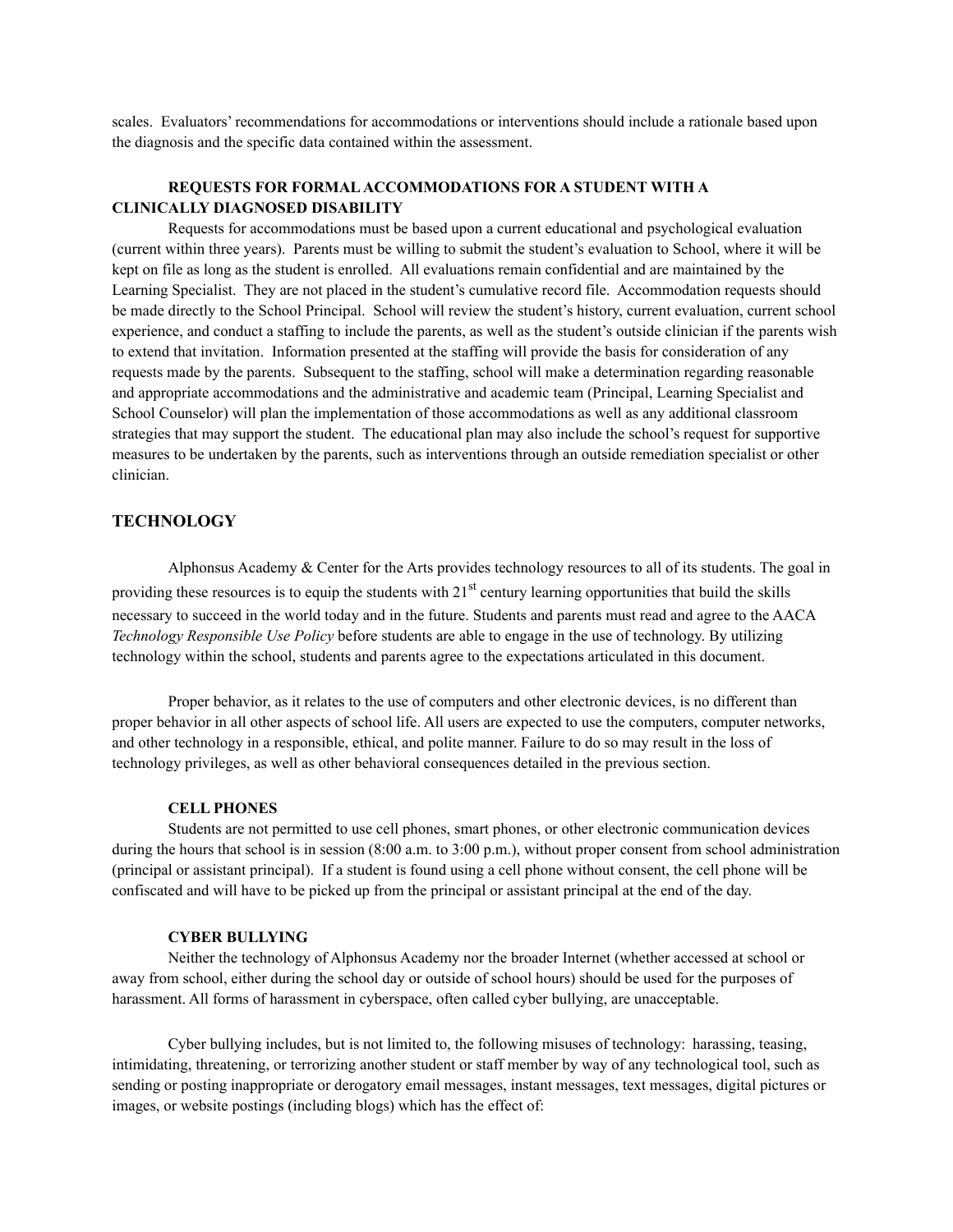1. Physically, emotionally or mentally harming a student;

- 2. Placing a student in reasonable fear of physical, emotional or mental harm;
- 3. Placing a student in reasonable fear of damage to or loss of personal property; or

4. Creating an intimidating or hostile environment that substantially interferes with student's educational opportunities.

All forms of bullying are unacceptable and, to the extent that such actions are disruptive of the educational process of AACA, offenders shall be subject to appropriate staff intervention, which may result in administrative discipline.

The term "bullying" and "cyber bullying" shall not be interpreted to infringe upon a student's right to engage in legally protected speech or conduct.

#### **DIGITAL CITIZENSHIP**

All Archdiocese of Chicago elementary schools are encouraged to have certification in digital citizenship education. Within our curricula, AACA teaches applicable lessons to all K-8 students.

## **TRANSFER STUDENTS**

#### **ENTERING**

School-based assessments or recommendations from other schools, such as IEP's or non-standard assessments, are not valid at AACA. Those recommendations are not based upon AACA's program of study. Accordingly, transfer students may be required to provide new or supplemental testing.

AACA, in both admissions and access to program, considers students on the basis of individual merit and without regard to race, color, religion, sex, sexual orientation, national or ethnic origin, age, disability, or other factors irrelevant to participation in the programs of the School.

#### **EXITING**

Parents planning to transfer students to another school are asked to notify AACA in advance so that records, reports, and accounts may be processed. A transfer slip is then issued to the parent on the day the student leaves AACA. In order for records to be sent directly to the student's new school, a written authorization for release of records must be signed by the parent or legal guardian of the student. The Buckley Amendment grants non-custodial parents the right of access to student records.

## **VIOLENCE AGAINST SCHOOL PERSONNEL**

Written complaints of battery committed against school personnel will be immediately reported to local law enforcement officials by the administrator. The administrator shall also notify the IL State Police within three (3) days of each incident through the School Incident Report System (SIRS).

#### **VISITOR PASSES**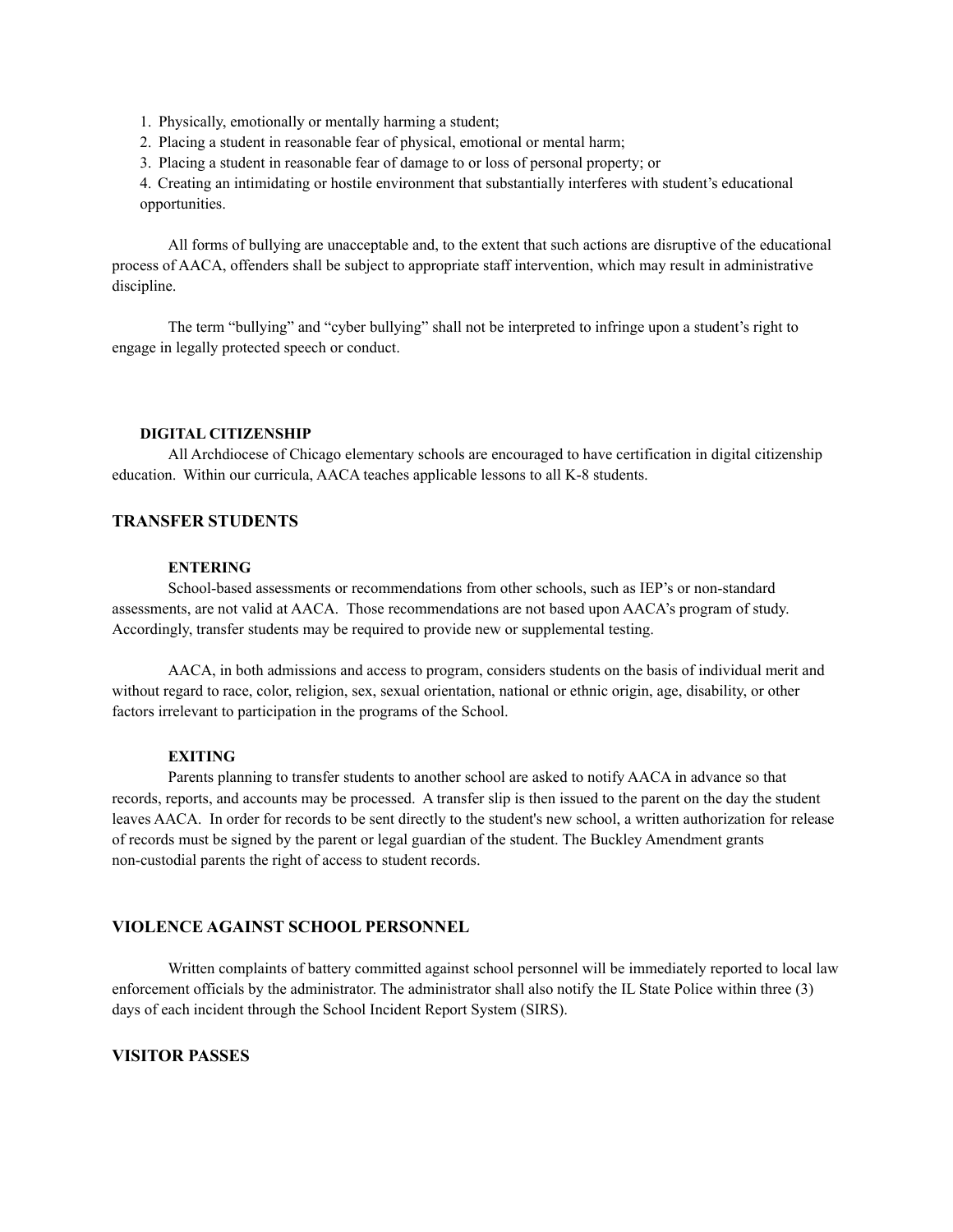**Visitor protocol may change based on Covid protocol**. For the sake of our children's safety, those entering the school should check in with the secretary to sign in and receive a visitor's pass, which must be worn and visible when inside the school building.

# **VOLUNTEERING AT AACA**

Volunteers are vital to the success of many of the programs at AACA. Individuals volunteering in a classroom, athletic program or areas where direct contact with students for three or more hours requires volunteers to comply with policy and procedures for volunteering. Volunteers are required to complete a file, which includes:

• **7703** A*rchdiocesan Application for Employment or Volunteer Service;* the application must be completed before the time of volunteering; references must be verified;

- Criminal Background Check **eAppsDB – online application**
- DCFS **CANTS** form (Child Abuse and Neglect Tracking System) submitted to principal
- Code of Conduct read, signed and dated
- Safe Environment Training: Virtus/ Protecting God's Children and Youth

Compliance with Archdiocese of Chicago and Office of Catholic Schools requirements for the Protection of God's Children and *Youth* must be completed before service begins.

Please visit the website for more information on volunteer opportunities at [www.aaca.school.](http://www.alphonsusacademy.org/)

## Volunteer Requirements:

Each family is required to perform 20 hours of service within the parish (school or church) community. Families with student-athletes are required to volunteer an additional 8 hours within the athletics program.

A fee will be charged for any unserved hours as per the tuition policy.

## TO BECOME AN APPROVED SCHOOL VOLUNTEER (INCLUDING COACHES)

Last year, we had a limited number of volunteers due to Covid protocols. Most of our volunteer accounts were suspended during this time. We plan to have more volunteers in place this year. If you'd like to volunteer, you must complete the following requirements per the Archdiocese of Chicago's Office for the [Protection](https://protect.archchicago.org/documents/351902/352075/Compliance+Guidelines+Chart/44887b71-aa52-4bb7-b1b0-9b75d83a1a28) of Children and Youth.

- 1. CBC: Criminal background check run through Virtus [online](https://www.virtusonline.org/virtus/) as part of the Virtus registration process. Rechecked every three years through Virtus. You will be prompted to complete/update this when you log in to your Virtus account.
	- If your volunteer account was suspended, Connie Del Toral will assist you with re-activating and updating your volunteer account (cdeltoral@aaca.school).
	- New users, please set up your account at Virtus [online](https://www.virtusonline.org/virtus/), selecting "Chicago" as your Archdiocese and "Alphonsus Academy" as your site.
- 2. CANTS 689: Yearly check of the central registry of Department of Children and Family Services. Return paper form to cdeltoral@aaca.school